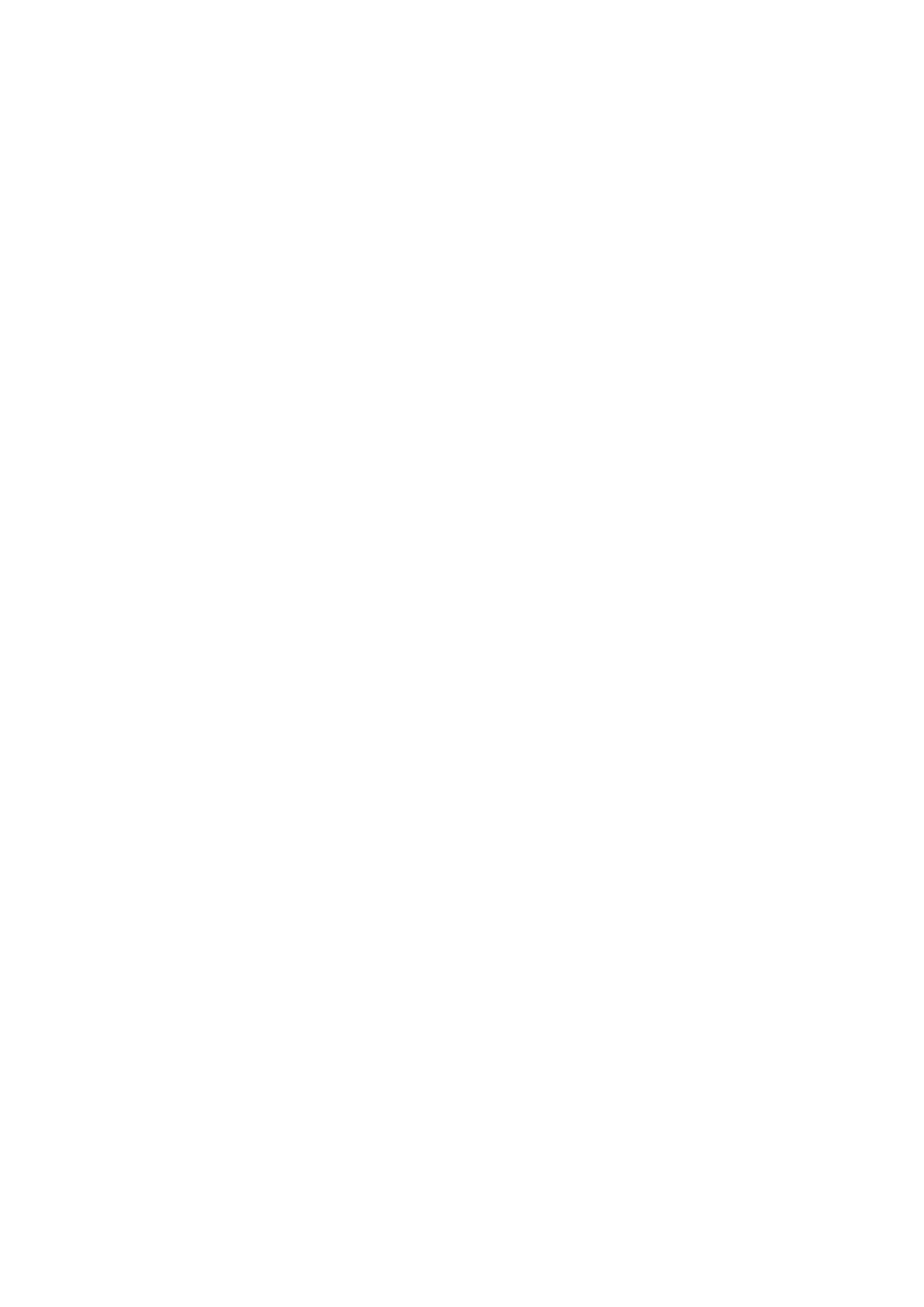#### **Introduction**

This sustainability appraisal has been prepared in order to provide information on the anticipated social, environmental and economic effects of the site options presented in the Housing DPD Alternative Sites consultation.

In order to keep this report short, detailed background information has not been included. For more background information on sustainability appraisal, please see the 'Housing and Primary Development Control Policies DPDs Scoping Report' (March 2007). This includes information on the requirements for sustainability appraisal, baseline information for the district and how the sustainability appraisal framework was created. Copies of the Scoping Report can be downloaded from the Council's website or are available on request from the Council using the contact details below.

Please send any comments you have on this report to the Planning Policy Manager at the address below by **Friday 27th June** (electronic responses are welcome).

Planning Policy Manager Planning Policy Eden District Council Town Hall Penrith Cumbria CA11 7QF

Email: loc.plan@eden.gov.uk

Telephone: 01768 212160 (Environmental Sustainability Officer) 01768 212162 (Planning Policy Manager) 01768 817817 (contact centre)

If you require a copy in an alternative format (e.g. large print) please contact the Communication Officer on 01768 212137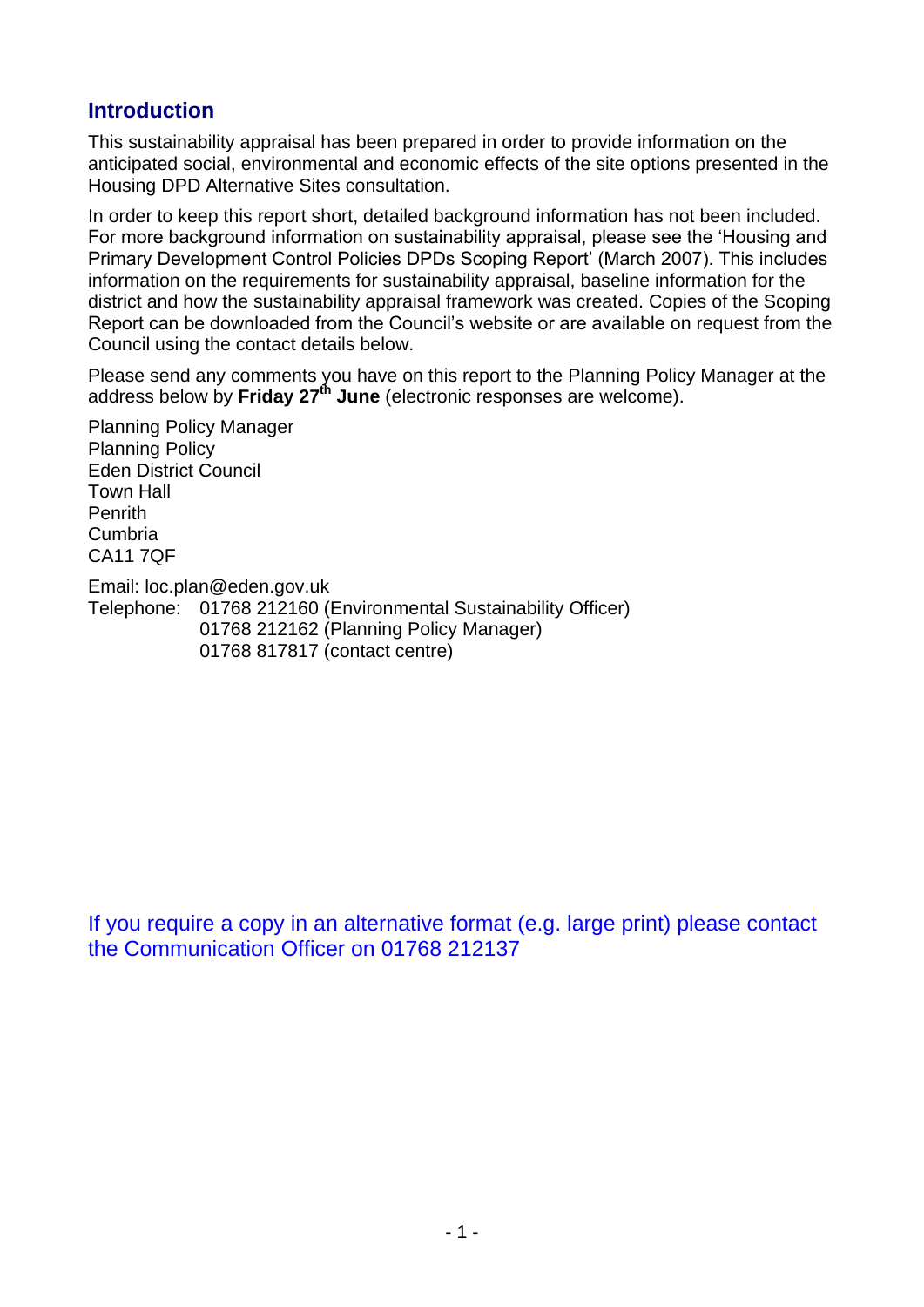#### **Method**

As explained in the Scoping Report, appraisal of the sites at this stage has used an adapted set of sustainability criteria of particular relevance to site allocations. The criteria used and the scoring system are set out below, followed by the results. This information will help to inform the selection of sites to take forward to the Preferred Options stage. It is anticipated that appraisal of the Preferred Options stage will follow a similar but more detailed approach. Some of the largest or most sensitive sites may be appraised in a workshop format using the standard appraisal framework.

It is acknowledged that there are limitations to this approach, and practical suggestions as to how it might be improved will be gratefully received. The principal limitations stem from a lack of detailed data on a number of issues, some of which it will be necessary to gather before the sustainability appraisal of the Preferred Options. The appraisal results represent the information readily available at the time of publication.

### **Scoring Criteria**

The scoring criteria have been designed to distinguish between available sites. If almost all sites were receiving very low or very high marks in any particular category, the criteria were revised. It is considered more important and appropriate to show sustainability differences between sites within Eden than to judge sites against any particular national benchmark.

Nonetheless, the distance thresholds used can in some cases be regarded as arbitrary, particularly with regard to distance from protected sites. Thresholds remain the best method in the absence of more specific knowledge about sites. Where particular knowledge about a specific site suggests a different score should be awarded, this should be allowed to overrule the generic scoring system used at this initial stage. Such information is anticipated in response to this consultation.

It is important to note that although a negative sustainability score may have been awarded due to site constraints or distance from services, this does not mean that development on the site will automatically have a negative impact on that aspect of sustainability. There may be scope for the development to have a positive impact. This might be, for example, by providing facilities on site, or by good quality design which enhances the setting of a listed building.

No weighting has been attached to the different criteria, and it would therefore be misleading to attempt to rank the sites. The primary purpose of the information presented below is to highlight the sustainability advantages and disadvantages of each site, in particular any constraints which will have to be borne in mind when developing the site. However, where the negative impacts seem to equal or outweigh the positive impacts, serious consideration will be given as to whether the site in question should be removed from the list of sites to be allocated.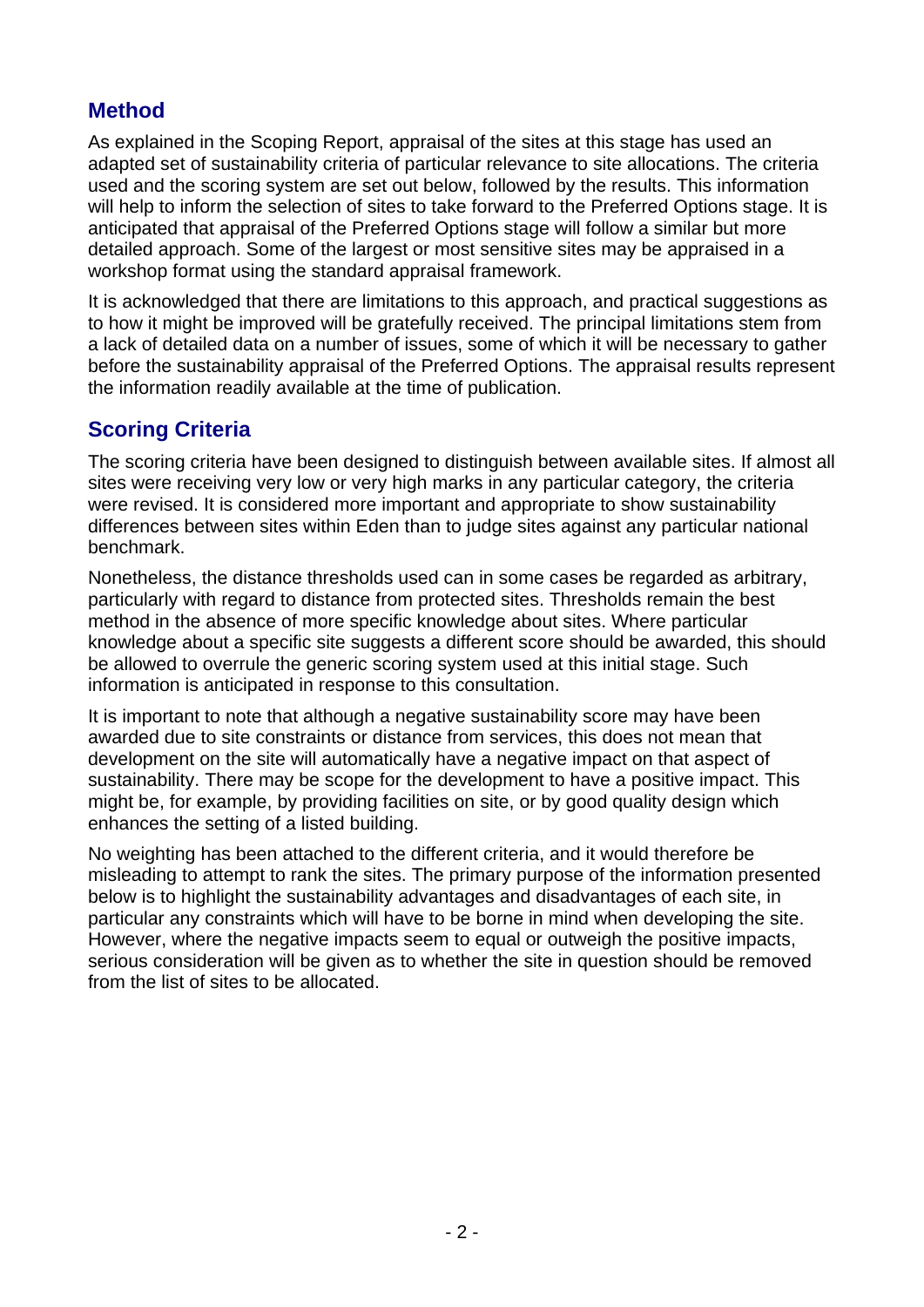| <b>Feature</b>                               |                          | <b>Scoring Criteria and Notes (if any)</b>                                                                                                                                                                                                                                                                |
|----------------------------------------------|--------------------------|-----------------------------------------------------------------------------------------------------------------------------------------------------------------------------------------------------------------------------------------------------------------------------------------------------------|
|                                              | +                        | Village Hall or other civic buildings within settlement                                                                                                                                                                                                                                                   |
| Access to village<br>halls or civic          | $\overline{\phantom{0}}$ | No village hall in settlement                                                                                                                                                                                                                                                                             |
| buildings                                    | <b>NB</b>                | Village halls/ civic buildings not plotted on GIS, so distance from village<br>hall not feasible measure                                                                                                                                                                                                  |
|                                              | $++$                     | An amenity site at least 200m <sup>2</sup> within 240m AND a 100ha natural/semi-<br>natural site within 5km                                                                                                                                                                                               |
|                                              | $\pm$                    | An amenity site at least 200m <sup>2</sup> within 450m OR a 100ha natural/semi-<br>natural site within 5km                                                                                                                                                                                                |
| Location in relation                         | $\overline{0}$           | An amenity site at least 200m <sup>2</sup> within 600m OR a 500ha natural/semi-<br>natural site within 10km                                                                                                                                                                                               |
| to open space                                |                          | An amenity site at least 100m <sup>2</sup> within 600m, Greater than 10km from<br>nearest 500ha site<br>OR allocation involves building on accessible open space 100-200m <sup>2</sup>                                                                                                                    |
|                                              | $ -$                     | Greater than 10km from nearest 500ha site. Greater than 600m from<br>nearest amenity site at least 100m <sup>2</sup> OR allocation involves building on<br>accessible open space $>200$ m <sup>2</sup>                                                                                                    |
| Access to shop                               | +                        | Shop within settlement                                                                                                                                                                                                                                                                                    |
| selling food to                              |                          | No shop within settlement                                                                                                                                                                                                                                                                                 |
| meet day-to-day<br>needs                     | <b>NB</b>                | Shops not plotted on GIS, so not feasible to use precise distance as<br>measure at this stage                                                                                                                                                                                                             |
|                                              | $++$                     | Major leisure/cultural facility within 8km AND any equipped play<br>provision within 450m                                                                                                                                                                                                                 |
|                                              | $\ddot{}$                | Major leisure/cultural facility within 8km OR any equipped play provision<br>within 450m                                                                                                                                                                                                                  |
|                                              | 0                        | Major leisure/cultural facility within 12km OR any equipped play<br>provision within 600m                                                                                                                                                                                                                 |
| Location in relation<br>to leisure/ cultural |                          | Major leisure/cultural facility within 16km OR any equipped play<br>provision within 1km                                                                                                                                                                                                                  |
| facilities                                   | $ -$                     | No major leisure/cultural facility within 16km AND no equipped play<br>provision within 1km                                                                                                                                                                                                               |
|                                              | <b>NB</b>                | Major facilities currently identified are Castle Park, Penrith; Coronation<br>Park, Appleby; Penrith Leisure Centre and Appleby Swimming Pool.<br>Information from a recent survey on attitudes to Green Spaces has<br>been used to help identify leisure facilities most appropriate to include<br>here. |
|                                              | $^{\mathrm{+}}$          | Secondary school within 1.5km AND primary school within 400m                                                                                                                                                                                                                                              |
| Location in relation                         | $\ddot{}$                | Secondary school within 1.5km OR primary school within 1km                                                                                                                                                                                                                                                |
| to educational                               | 0                        | 1-2km to nearest primary school                                                                                                                                                                                                                                                                           |
| facilities                                   |                          | 2-5km to nearest primary school                                                                                                                                                                                                                                                                           |
|                                              | $\sim$ $\sim$            | >5km to nearest primary school                                                                                                                                                                                                                                                                            |
|                                              | $^{\mathrm{+}}$          | GP Surgery within 1km                                                                                                                                                                                                                                                                                     |
| Location in relation                         | $\ddot{}$                | GP surgery within 2km                                                                                                                                                                                                                                                                                     |
| to health services                           | 0                        | 2-4km to GP surgery                                                                                                                                                                                                                                                                                       |
|                                              |                          | $4-5km$                                                                                                                                                                                                                                                                                                   |
|                                              | - -                      | >5km to nearest GP surgery                                                                                                                                                                                                                                                                                |
| Location in relation                         | +                        | Within existing settlement                                                                                                                                                                                                                                                                                |
| to existing<br>communities                   | 0                        | On the edge of existing settlement                                                                                                                                                                                                                                                                        |
|                                              | $\overline{\phantom{0}}$ | Neither within nor adjacent to existing settlements                                                                                                                                                                                                                                                       |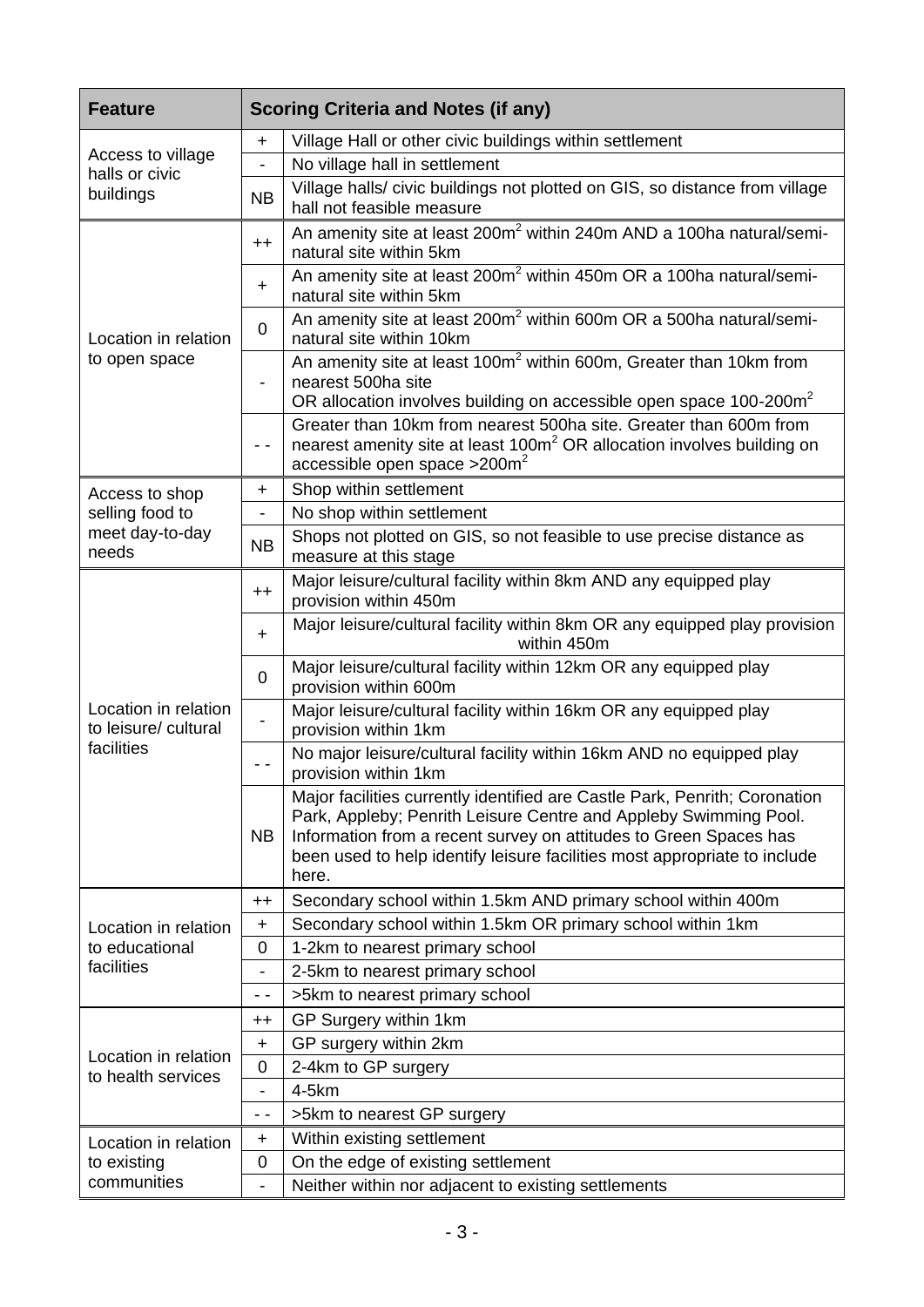| <b>Feature</b>                             |                          | <b>Scoring Criteria and Notes (if any)</b>                                                                                                                                                              |
|--------------------------------------------|--------------------------|---------------------------------------------------------------------------------------------------------------------------------------------------------------------------------------------------------|
|                                            | 0                        | No known constraints                                                                                                                                                                                    |
| Location in relation<br>to protected       |                          | Some constraints:<br>Within 1km of SAC/SPA<br>OR adjacent to SSSI, County Wildlife Site (CWS) or Regionally<br><b>Important Geological Site (RIGS)</b>                                                  |
| biological or<br>geological sites          | $ -$                     | Significant constraints:<br>Within 250m of SAC/SPA,<br>OR on a SSSI, CWS or RIGS<br>OR drains into a stretch of River Eden and tributaries SAC which is<br>known to have current water quality problems |
| Location in relation                       | $+$                      | Opportunity to significantly improve setting of listed building or other<br>asset.                                                                                                                      |
| to Scheduled                               | 0                        | No known constraints                                                                                                                                                                                    |
| Ancient<br>Monuments and<br>other cultural |                          | Some constraints:<br>Adjacent to or opposite listed building or Conservation Area or 250m<br>from Scheduled Ancient Monument (SAM)                                                                      |
| assets                                     | - -                      | Significant constraints:<br>Within Conservation Area or Listed Building on site or 100m from SAM                                                                                                        |
|                                            | $^{\mathrm{+}}$          | Settlement is on at least two bus/rail routes, at least one of which runs<br>Monday to Saturday and could be used for commuting                                                                         |
| Location in                                | $\pm$                    | Settlement has a bus or train service at least Monday to Friday.                                                                                                                                        |
| <b>Relation to</b>                         | 0                        | Settlement has a bus service at least once a week.                                                                                                                                                      |
| <b>Transport Links</b>                     | $\overline{\phantom{0}}$ | No regular public transport service to settlement                                                                                                                                                       |
|                                            | <b>NB</b>                | For the highest score to be awarded, services early enough for<br>commuters must run all year, not only on schooldays                                                                                   |
|                                            | 0                        | Zone 1                                                                                                                                                                                                  |
| Flood risk zone                            |                          | Zone 2                                                                                                                                                                                                  |
|                                            | $ -$                     | Zone 3                                                                                                                                                                                                  |
| Any watercourses                           | 0                        | No watercourse on site                                                                                                                                                                                  |
| on site?                                   |                          | Yes, watercourse either on site or as part of site boundary                                                                                                                                             |
| Greenfield or                              | +                        | <b>Brownfield</b>                                                                                                                                                                                       |
| brownfield                                 |                          | Greenfield                                                                                                                                                                                              |
|                                            | $^{\mathrm{+}}$          | Large employment sites (>2ha) within 1.5km or smaller employment<br>site within 400m                                                                                                                    |
|                                            | $\ddot{}$                | Large employment site within 3km or smaller employment site 400m-<br>1 <sub>km</sub>                                                                                                                    |
| Location in relation                       | 0                        | Large employment site 3-5km or smaller employment site 1-2km                                                                                                                                            |
| to jobs                                    | -                        | Small employment site 2-4km                                                                                                                                                                             |
|                                            | - -                      | No employment site within 4km                                                                                                                                                                           |
|                                            | <b>NB</b>                | In the absence of new employment land designations, allocations from<br>the 1996 Local Plan were used. There is also potential to include known<br>industrial estates/ business parks/major employers   |

All distances were measured to the centre of the sites.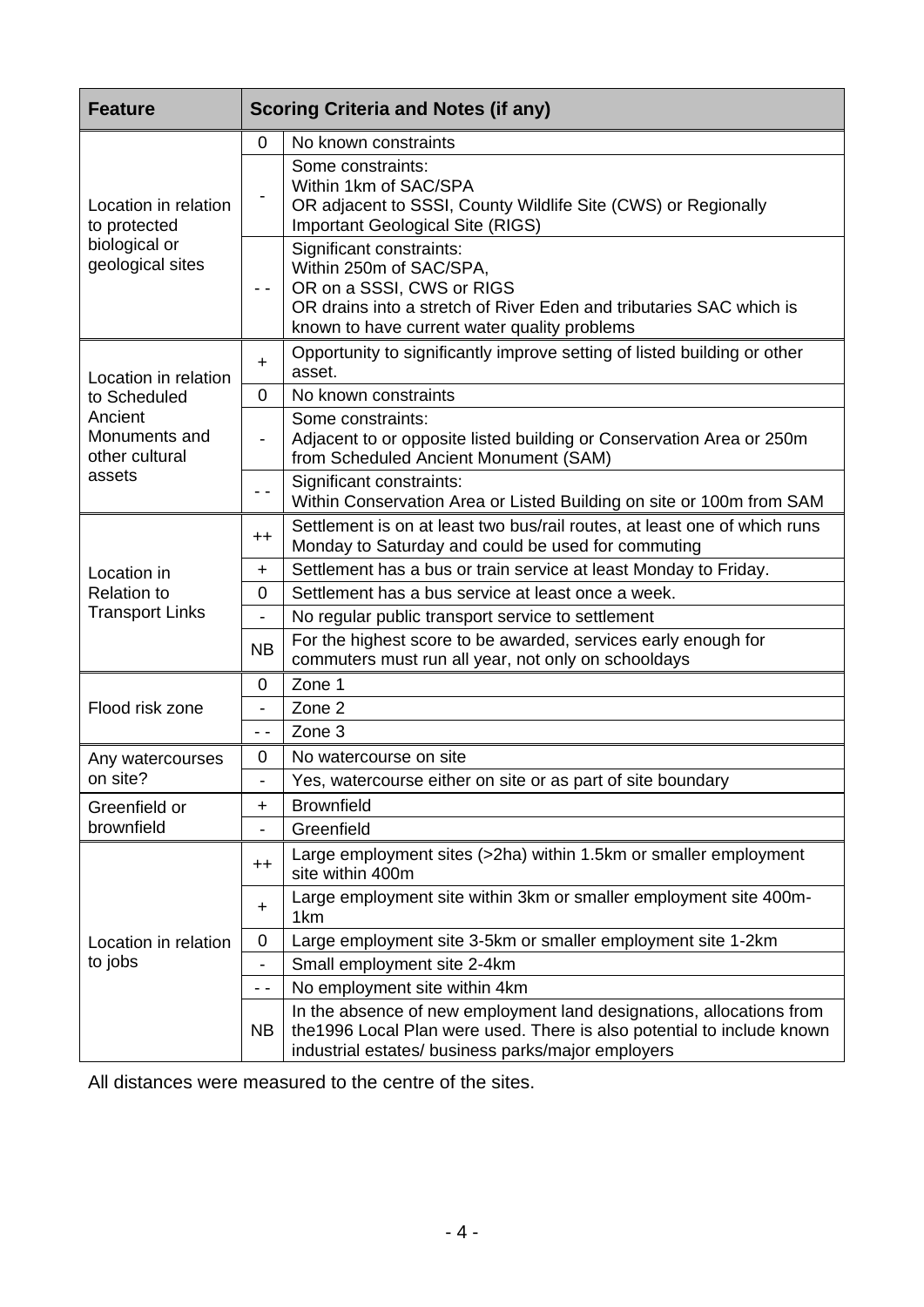## **Results**

|                                                                                     | <b>Penrith</b>           |                 |                 |                 |                 |                 |                 |                 |               |                      |                            |              |              |                |              |          |        |
|-------------------------------------------------------------------------------------|--------------------------|-----------------|-----------------|-----------------|-----------------|-----------------|-----------------|-----------------|---------------|----------------------|----------------------------|--------------|--------------|----------------|--------------|----------|--------|
|                                                                                     | P <sub>52</sub>          | P <sub>53</sub> | P <sub>54</sub> | P <sub>55</sub> | P <sub>56</sub> | P <sub>57</sub> | P <sub>58</sub> | P <sub>59</sub> | P60           | P61                  | P62                        | P63          | P64          | P65            | P66          | P67      | P68    |
| Distance from village halls or civic<br>buildings                                   | $+$                      | $+$             | $^{+}$          | $+$             | $+$             | $+$             | $+$             | $+$             | $+$           | $+$                  | $+$                        | $+$          | $+$          | $+$            | $+$          | $+$      | $+$    |
| Location in relation to open space                                                  | $++$                     | $+$             | $+$             | $+$             | $++$            | $+$             | $++$            | $++$            | $+$           | $+$                  | $+$                        | $+$          | $+$          | $+$            | $+$          | $+$      | $+ +$  |
| Shop within settlement?                                                             | $+$                      | $+$             | $+$             | $+$             | $+$             | $+$             | $+$             | $+$             | $+$           | $+$                  | $+$                        | $+$          | $+$          | $+$            | $+$          | $+$      | $+$    |
| Location in relation to leisure facilities                                          | $++$                     | $+$             | $+$             | $++$            | $++$            | $+$             | $+$             | $+$             | $+$           | $+$                  | $+$                        | $+$          | $+$          | $+$            | $+$          | $++$     | $+$    |
| Location in relation to educational<br>facilities                                   | $^{+}$                   | $\mathbf 0$     | $\mathbf 0$     | $+$             | $+$             | $+$             | 0               | $+$             | $+$           | $+$                  | $+$                        | $+$          | $+$          | 0              | 0            | $+$      | $++$   |
| Location in relation to health services                                             | $+$                      | $+$             | 0               | 0               | $\mathbf 0$     | $\overline{0}$  | $\overline{0}$  | $++$            | $+$           | $++$                 | $\pm$                      | $+$          | $+$          | $\overline{0}$ | $\mathbf 0$  | $+$      | $^{+}$ |
| Location in relation to existing<br>communities                                     | 0                        | 0               | -               | 0               | 0               | ⊢               | 0               | $+$             | $+$           | $+$                  | $+$                        | $+$          | $+$          | 0              | H            | 0        | $+$    |
| Location in relation to protected<br>biological or geological sites or habitats     | $\vdash$ $-$             | $ -$            | $- -$           | $- -$           | $- -$           | $\mathbf{I}$    | $\vdash$ $-$    | $- -$           | $\mathbf{--}$ | $\left  - - \right $ | $\overline{\phantom{a}}$ – | $\vdash$ $-$ | $\mathbf{L}$ | $\mathbf{L}$   | $\vdash$ $-$ | $- -$    |        |
| Location in relation to Scheduled<br>Ancient Monuments and other cultural<br>assets | $\overline{\phantom{0}}$ | H               | $\Omega$        | 0               | $\Omega$        | 0               | $\Omega$        | $ -$            | $\vdash$      |                      | 0                          | 0            | H            | 0              | 0            | -        | $ -$   |
| Number of Public Transport Routes<br>through settlement                             | $++$                     | $+$             | $++$            | $+$             | $++$            | $+$             | $++$            | $++$            | $++$          | $+ +$                | $+$                        | $+ +$        | $+$          | $+ +$          | $+$          | $++$     | $+$    |
| Flood risk zone                                                                     | 0                        | 0               | $\Omega$        | 0               | 0               | 0               | 0               | $\vdash$        | 0             | 0                    | 0                          | $\mathbf 0$  | 0            | 0              | $\Omega$     | $\Omega$ | 0      |
| Any watercourses on site?                                                           | 0                        | $\Omega$        | $\Omega$        | $\Omega$        | $\Omega$        | H               | $\Omega$        | 0               | $\Omega$      | 0                    | $\Omega$                   | $\Omega$     | $\Omega$     | $\Omega$       | $\Omega$     | $\Omega$ | 0      |
| Greenfield or brownfield                                                            | $\vdash$                 | $\vdash$        | 0               | ⊢               | Н.              | 0               | $+$             | $+$             | $+$           | $+$                  | $+$                        | $+$          | 0            | $\mathbf 0$    | H.           | $\vdash$ | $+$    |
| Location in relation to jobs                                                        | $^{+}$                   | 0               | $+ +$           | $+$             | $++$            | $++$            | $++$            | $++$            | $+$           | $++$                 | $+$                        | $++$         | $++$         | $++$           | $++$         | $+$      | $++$   |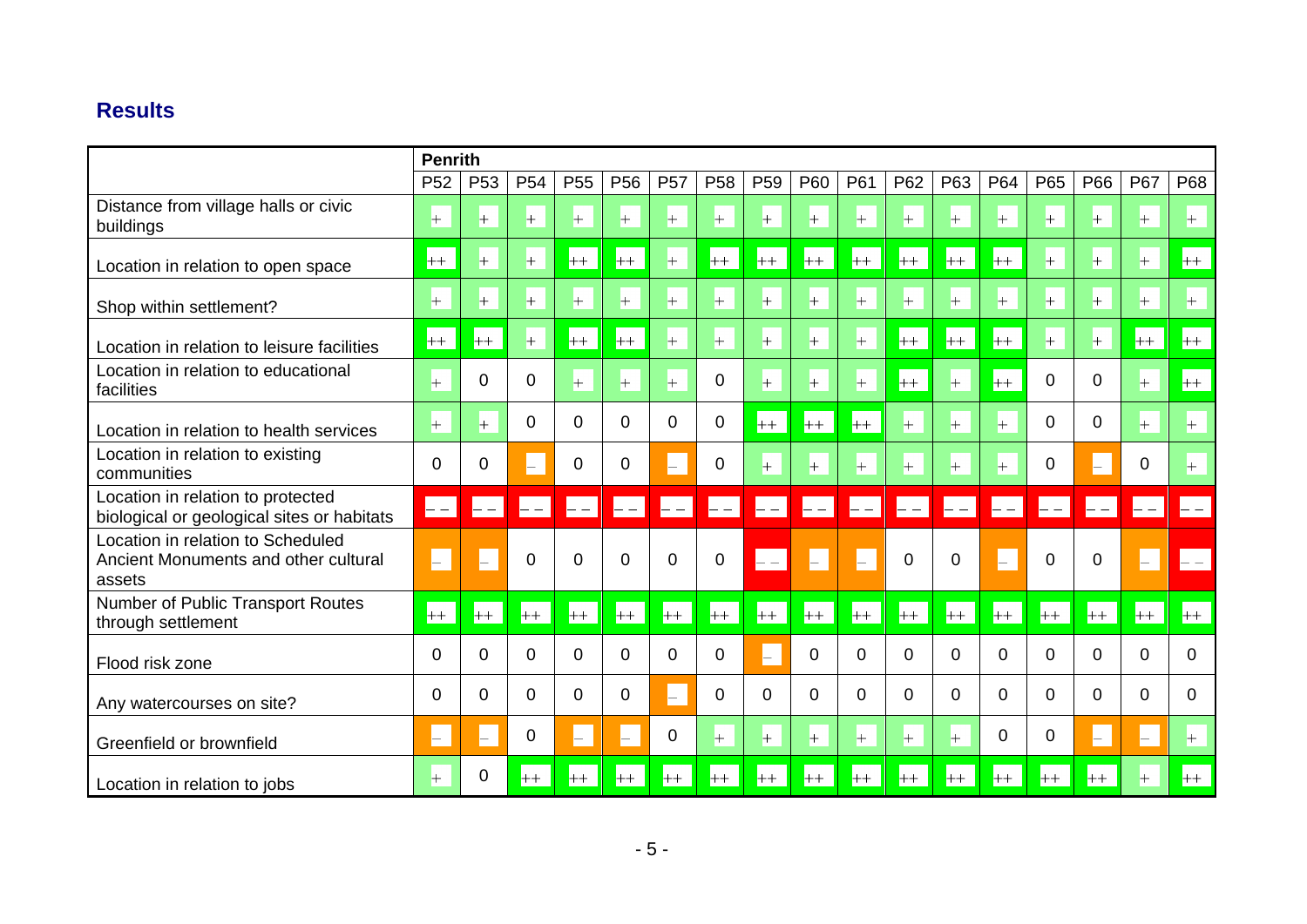|                                                                                     |                 | <b>Penrith (continued)</b> |                     |                              |                      |                          |                       |                           |                |                |              |                 |          |              |                                                                                             |          |          |
|-------------------------------------------------------------------------------------|-----------------|----------------------------|---------------------|------------------------------|----------------------|--------------------------|-----------------------|---------------------------|----------------|----------------|--------------|-----------------|----------|--------------|---------------------------------------------------------------------------------------------|----------|----------|
|                                                                                     | P <sub>69</sub> | P70                        | P71                 | P72                          | P73                  | <b>P74</b>               | P75                   | P76                       | <b>P77</b>     | P78            | P79          | P80             | P81      | P82          | P83                                                                                         | P84      | P85      |
| Distance from village halls or civic<br>buildings                                   | $+$             | $+$                        | $+$                 | $+$                          | $+$                  | $+$                      | $+$                   | $+$                       | $+$            | $+$            | $+$          | $+$             | $+$      | $+$          | $+$                                                                                         | $+$      | $+$      |
| Location in relation to open space                                                  | $+$             | $+$                        | $\mathrel{{-}}$ $-$ | $+$                          | $++$                 | $++$                     | $+$                   | $++$                      | $+$            | $^{+}$         | $+$          | $+$             | 0        | $+$          | $+$                                                                                         | $+$      | $++$     |
| Shop within settlement?                                                             | $+$             | $+$                        | $+$                 | $+$                          | $+$                  | $+$                      | $+$                   | $+$                       | $+$            | $+$            | $+$          | $+$             | $+$      | $+$          | $+$                                                                                         | $+$      | $+$      |
| Location in relation to leisure<br>facilities                                       | $+$             | $+$                        | $++$                | $+$                          | $+$                  | $+$                      | $+$                   | $++$                      | $+$            | $+$            | $++$         | $+$             | $+$      | $++$         | $++$                                                                                        | $+$      | $++$     |
| Location in relation to educational<br>facilities                                   | $\overline{0}$  | 0                          | $+$                 | $\mathbf 0$                  | $+$                  | $+$                      | $+$                   | $+$                       | $+$            | $+$            | $+$          | $+$             | $+$      | $+$          | $+$                                                                                         | $+$      | $+$      |
| Location in relation to health<br>services                                          | $\Omega$        | 0                          | $+$                 | $\mathbf 0$                  | $+$                  | $++$                     | $+$                   | $+$                       | $+$            | $+$            | $+$          | $++$            | $++$     | $++$         | $+$                                                                                         | $+$      | $++$     |
| Location in relation to existing<br>communities                                     | $\Omega$        | 0                          | $+$                 | $\pmb{0}$                    | $+$                  | $+$                      | $+$                   | $+$                       | $+$            | $+$            | $+$          | $+$             | $+$      | $+$          | $+$                                                                                         | $+$      | $+$      |
| Location in relation to protected<br>biological or geological sites or<br>habitats  | $\mathbf{L}$    | $\left  - - \right $       | $\mathbf{L}$        | $\blacksquare-\mathbin\Vert$ | $\left  - - \right $ | $\left  - - \right $     | $\boxed{\phantom{1}}$ | $\left\vert -\right\vert$ | $-$            | $\mathbf{L}$   | $\mathbf{L}$ | $\vert - \vert$ | $- -$    | $\mathbf{L}$ | $\mathord{\hspace{1pt}\text{--}\hspace{1pt}}$ $\mathord{\hspace{1pt}\text{--}\hspace{1pt}}$ |          | $=$ $-$  |
| Location in relation to Scheduled<br>Ancient Monuments and other<br>cultural assets | $\Omega$        | $\Omega$                   | $\Omega$            | $\mathbf 0$                  | $\vdash$ $-$         | $\overline{\phantom{0}}$ | 0                     | $\vdash$                  | H              | -              | H            | $\vdash$        | H        | $- -$        | $ -$                                                                                        | $- -$    |          |
| Number of Public Transport<br>Routes through settlement                             | $+$             | $+$                        | $+$                 | $+$                          | $+$                  | $++$                     | $+$                   | $++$                      | $+$            | $+$            | $+$          | $++$            | $+$      | $++$         | $+$                                                                                         | $+$      | $+$      |
| Flood risk zone                                                                     | $\overline{0}$  | $\Omega$                   | $\Omega$            | $\overline{0}$               | $\overline{0}$       | $\Omega$                 | 0                     | $\overline{0}$            | $\overline{0}$ | $\overline{0}$ | 0            | H               | 0        |              | 0                                                                                           | $\Omega$ | $\Omega$ |
| Any watercourses on site?                                                           | $\Omega$        | $\Omega$                   | 0                   | $\overline{0}$               | $\Omega$             | 0                        | 0                     | $\Omega$                  | $\Omega$       | 0              | $\Omega$     | 0               | $\Omega$ | 0            | $\mathbf 0$                                                                                 | $\Omega$ | 0        |
| Greenfield or brownfield                                                            | ⊢               | $\overline{\phantom{0}}$   | 0                   | $\vdash$                     | $+$                  | $+$                      | $+$                   | $+$                       | $+$            | $+$            | $+$          | $+$             | $+$      | $+$          | $+$                                                                                         | $+$      | $+$      |
| Location in relation to jobs                                                        | $+$             | $++$                       | $^{+}$              | $++$                         | $++$                 | $++$                     | $+$                   | $++$                      | $+$            | $+$            | $++$         | $++$            | $++$     | $++$         | $+$                                                                                         | $++$     | $++$     |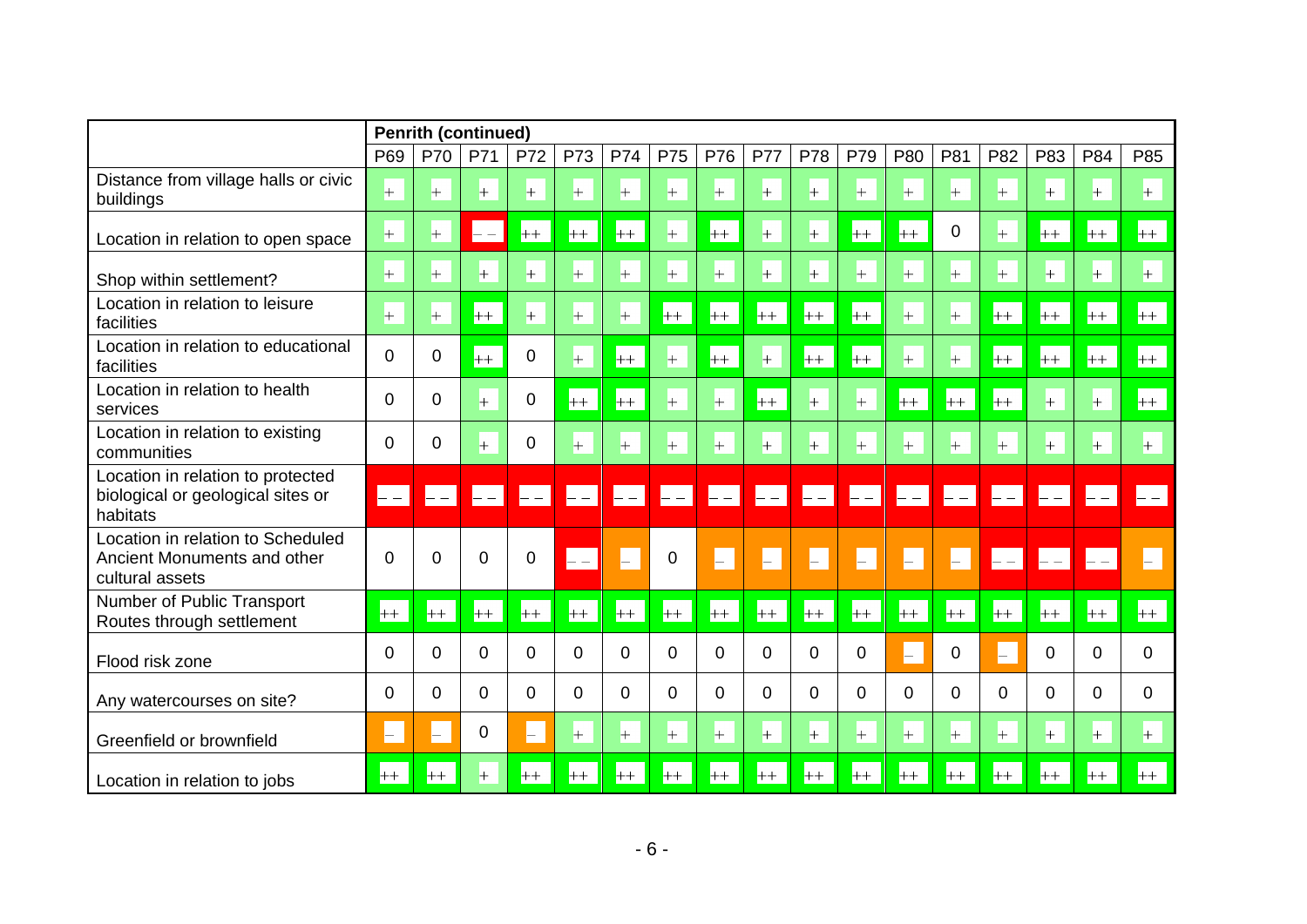|                                                                                     |          | <b>Penrith (continued)</b> |      |              |                                                                                             |                      |                                                                                             |              |          |                                                                                             |          |                |
|-------------------------------------------------------------------------------------|----------|----------------------------|------|--------------|---------------------------------------------------------------------------------------------|----------------------|---------------------------------------------------------------------------------------------|--------------|----------|---------------------------------------------------------------------------------------------|----------|----------------|
|                                                                                     | P86      | P87                        | P88  | P89          | P90                                                                                         | P91                  | P92                                                                                         | P93          | P94      | P95                                                                                         | P96      | P97            |
| Distance from village halls or civic<br>buildings                                   | $+$      | $+$                        | $+$  | $+$          | $+$                                                                                         | $+$                  | $+$                                                                                         | $+$          | $+$      | $+$                                                                                         | $+$      | $+$            |
| Location in relation to open space                                                  | $+$      | $+$                        | $+$  | $+$          | $+$                                                                                         | $+$                  | $+$                                                                                         | $+$          | $+$      | $+$                                                                                         | $+$      | $+$            |
| Shop within settlement?                                                             | $+$      | $+$                        | $+$  | $+$          | $+$                                                                                         | $+$                  | $+$                                                                                         | $+$          | $+$      | $+$                                                                                         | $+$      | $+$            |
| Location in relation to leisure facilities                                          | $+$      | $+$                        | $++$ | $+$          | $++$                                                                                        | $++$                 | $+$                                                                                         | $+$          | $+$      | $+$                                                                                         | $+$      | $+$            |
| Location in relation to educational<br>facilities                                   | $++$     | $+$                        | $+$  | $+$          | $+$                                                                                         | $+$                  | $++$                                                                                        | $++$         | $+$      | $+$                                                                                         | $\Omega$ | $\Omega$       |
| Location in relation to health services                                             | $+$      | $+$                        | $+$  | $+$          | $+$                                                                                         | $+$                  | $+$                                                                                         | $+$          | $+$      | $+$                                                                                         | $\Omega$ | $\overline{0}$ |
| Location in relation to existing<br>communities                                     | $+$      | $+$                        | $+$  | $+$          | $+$                                                                                         | $+$                  | $+$                                                                                         | $+$          | $+$      | $+$                                                                                         | $\Omega$ | 0              |
| Location in relation to protected<br>biological or geological sites or habitats     | $ -$     | $- -$                      | $ -$ | $\vdash$ $-$ | $\vdash$ $-$                                                                                | $\left  - - \right $ | $\mathord{\hspace{1pt}\text{--}\hspace{1pt}}$ $\mathord{\hspace{1pt}\text{--}\hspace{1pt}}$ | $\vdash$ $-$ | $ -$     | $\mathord{\hspace{1pt}\text{--}\hspace{1pt}}$ $\mathord{\hspace{1pt}\text{--}\hspace{1pt}}$ | $ -$     | $- -$          |
| Location in relation to Scheduled<br>Ancient Monuments and other cultural<br>assets | $- -$    | $- -$                      | $ -$ | $\vdash$ $-$ | $\mathord{\hspace{1pt}\text{--}\hspace{1pt}}$ $\mathord{\hspace{1pt}\text{--}\hspace{1pt}}$ | H.                   | $ -$                                                                                        | H            | $\vdash$ | $\Omega$                                                                                    | $\Omega$ | $\Omega$       |
| Number of Public Transport Routes<br>through settlement                             | $++$     | $++$                       | $++$ | $++$         | $++$                                                                                        | $++$                 | $++$                                                                                        | $++$         | $++$     | $+$                                                                                         | $+ +$    | $+$            |
| Flood risk zone                                                                     |          | 0                          | H.   | $\vdash$     | H.                                                                                          | 0                    | 0                                                                                           | 0            | 0        | $\overline{0}$                                                                              | $\Omega$ | $\Omega$       |
| Any watercourses on site?                                                           | $\Omega$ | 0                          | 0    | $\Omega$     | $\Omega$                                                                                    | $\Omega$             | 0                                                                                           | $\Omega$     | 0        | $\Omega$                                                                                    | $\Omega$ | $\Omega$       |
| Greenfield or brownfield                                                            | $+$      | $+$                        | $+$  | $+$          | $+$                                                                                         | $+$                  | $+$                                                                                         | $+$          | $+$      | $+$                                                                                         | ⊢        | ⊢              |
| Location in relation to jobs                                                        | $+ +$    | $+ +$                      | $++$ | $++$         | $++$                                                                                        | $++$                 | $++$                                                                                        | $+$          | $++$     | $+ +$                                                                                       | $+ +$    | $++$           |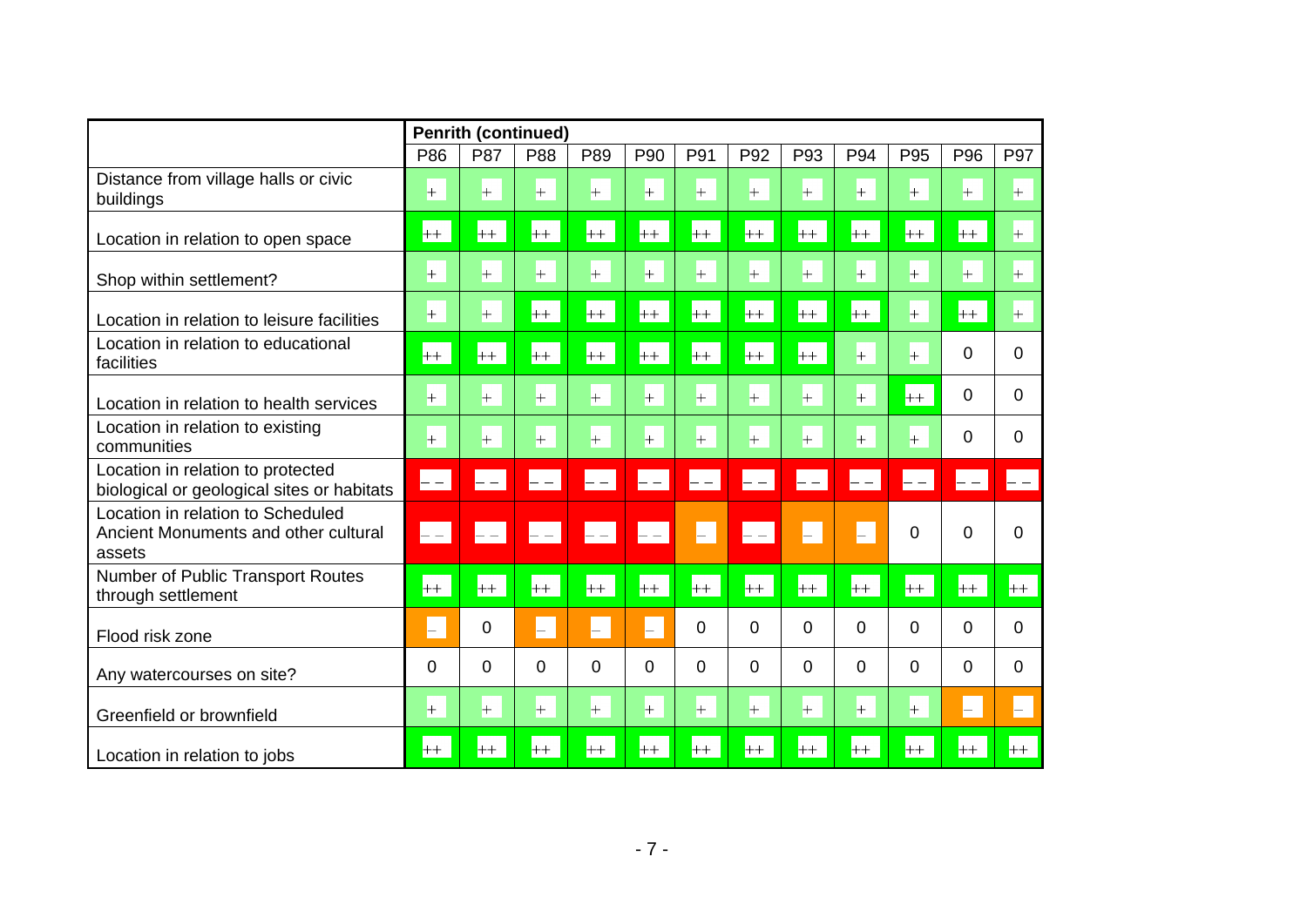|                                                                                  | <b>Alston</b> |                          |                 |                |                |                 | <b>Appleby in Westmorland</b> |                |      |          |          |          |          |
|----------------------------------------------------------------------------------|---------------|--------------------------|-----------------|----------------|----------------|-----------------|-------------------------------|----------------|------|----------|----------|----------|----------|
|                                                                                  | AL7           | AL <sub>8</sub>          | AL <sub>9</sub> | <b>AL10</b>    | <b>AL11</b>    | AP <sub>9</sub> | AP10                          | AP11           | AP12 | AP13     | AP14     | AP15     | AP16     |
| Distance from village halls or civic buildings                                   | $+$           | $+$                      | $+$             | $+$            | $+$            | $+$             | $+$                           | $+$            | $+$  | $+$      | $+$      | $+$      | $+$      |
| Location in relation to open space                                               | $+$           | $++$                     | $^{+}$          | $++$           | $+$            | $++$            | $+$                           | $+$            | 0    | 0        | $+$      | $+$      | $+$      |
| Shop within settlement?                                                          | $+$           | $+$                      | $+$             | $+$            | $+$            | $+$             | $\left  + \right $            | $+$            | $+$  | $+$      | $+$      | $+$      | $+$      |
| Location in relation to leisure facilities                                       | $+$           | $+$                      | $+$             | $\overline{0}$ | $+$            | $+$             | $+$                           | $+$            | $+$  | $+$      | $+$      | $+$      | $+$      |
| Location in relation to educational facilities                                   | $+$           | $+$                      | $+$             | $+$            | $+$            | $+$             | $+$                           | $+$            | $+$  | $+$      | $+$      | $+$      | 0        |
| Location in relation to health services                                          | $+$           | $++$                     | $++$            | $+$            | $+$            | $+$             | $+$                           | $++$           | $++$ | $+$      | $+$      | $+$      | $+$      |
| Location in relation to existing communities                                     | 0             | $+$                      | 0               | $+$            | $\mathbf 0$    | $\Omega$        | 0                             | 0              | 0    | 0        | 0        | $+$      | 0        |
| Location in relation to protected biological or<br>geological sites or habitats  | ۳             | Н.                       | H               | $\mathbf 0$    | H              | $\mathbf{--}$   | H                             | H.             | H    | Н.       | $\vdash$ | $- -$    | H.       |
| Location in relation to Scheduled Ancient<br>Monuments and other cultural assets | 0             | $\overline{\phantom{0}}$ | 0               | $\vdash$       | 0              | $\vdash$        | 0                             | $\overline{0}$ | 0    | $\Omega$ | 0        | $- -$    | H.       |
| Number of Public Transport Routes through<br>settlement                          | $++$          | $+$                      | $+$             | $+$            | $+$            | $+$             | $++$                          | $+$            | $+$  | $+$      | $+$      | $+$      | $+$      |
| Flood risk zone                                                                  | $\Omega$      | $\Omega$                 | $\Omega$        | $\Omega$       | $\overline{0}$ | $\Omega$        | $\Omega$                      | $\Omega$       | 0    | $\Omega$ | $- -$    | $\Omega$ | $\Omega$ |
| Any watercourses on site?                                                        | ⊢             | 0                        | 0               | $\vdash$       | $\mathbf 0$    | 0               | 0                             | 0              | 0    | ⊢        | $\vdash$ | $\Omega$ | $\Omega$ |
| Greenfield or brownfield                                                         | $\vdash$      | $+$                      | $\vdash$        | $+$            | $\vdash$       | $\vdash$        | 0                             | 0              | H    | Н.       | $\vdash$ | $+$      | $\vdash$ |
| Location in relation to jobs                                                     | $+$           | $+$                      | $+$             | $+$            | $+ +$          | 0               | $+$                           | $+$            | 0    | 0        | 0        | $+$      | $+$      |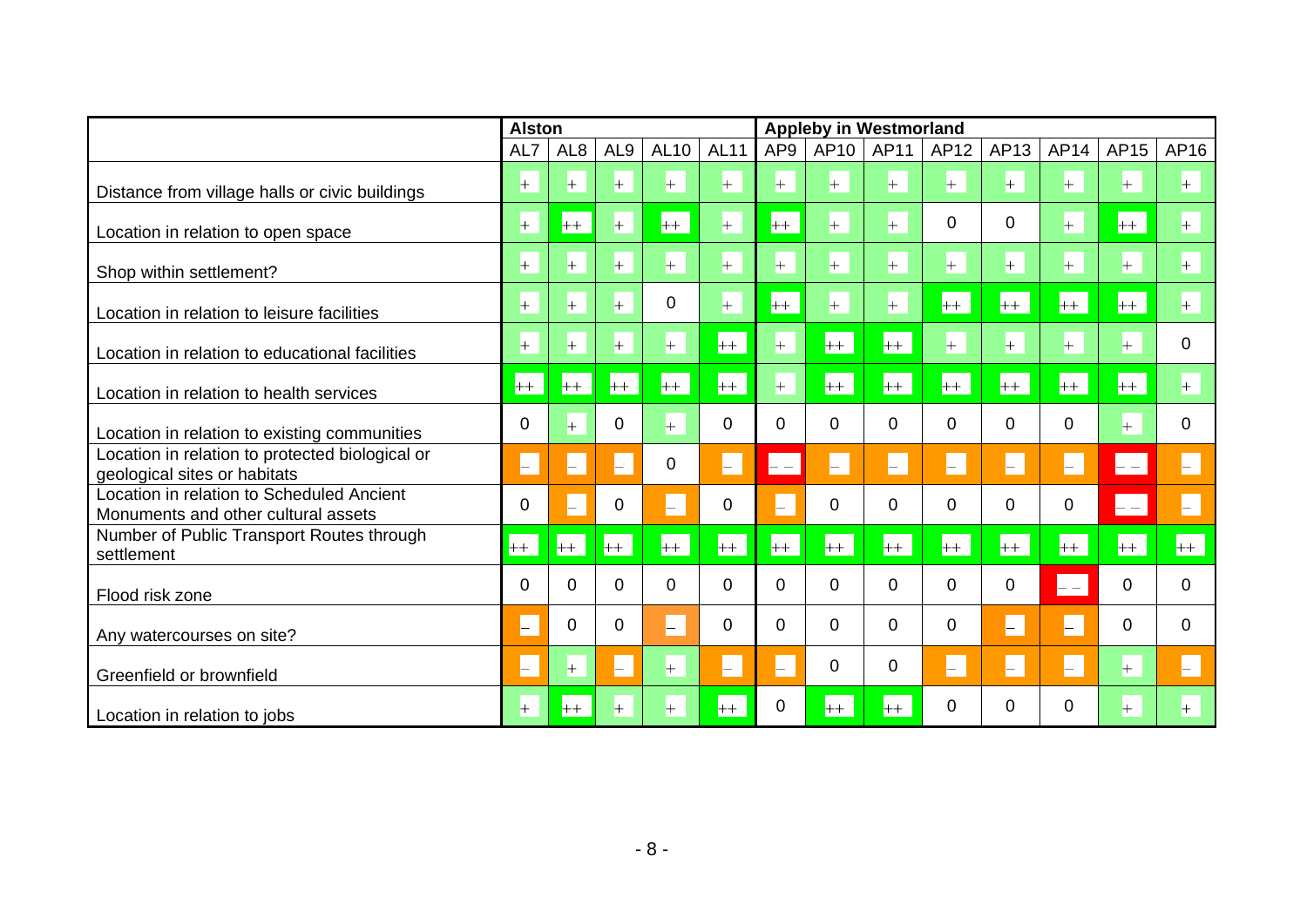|                                                                                               |                                           | <b>Kirkby Stephen</b> |                |                           |                |                |             |             |                |              |                           |             |                      |              |             |                          |                      |
|-----------------------------------------------------------------------------------------------|-------------------------------------------|-----------------------|----------------|---------------------------|----------------|----------------|-------------|-------------|----------------|--------------|---------------------------|-------------|----------------------|--------------|-------------|--------------------------|----------------------|
|                                                                                               | KS <sub>5</sub>                           | KS6                   | KS7            | KS8                       | KS9            | <b>KS10</b>    | <b>KS11</b> | <b>KS12</b> | <b>KS13</b>    | <b>KS14</b>  | <b>KS15</b>               | <b>KS16</b> | <b>KS17</b>          | <b>KS18</b>  | <b>KS19</b> | <b>KS20</b>              | <b>KS21</b>          |
| Distance from village halls or<br>civic buildings                                             | $\left  + \right $                        | $+$                   | $+$            | $+$                       | $+$            | $+$            | $+$         | $+$         | $+$            | $+$          | $+$                       | $+$         | $+$                  | $+$          | $+$         | $+$                      | $+$                  |
| Location in relation to open<br>space                                                         | $\mathrel{{\vdash}}$ $\mathrel{{\vdash}}$ | $+$                   | $+$            | $+$                       | $+$            | $+$            | $+$         | $+$         | $+$            | $+$          | $+$                       | $+$         | $+$                  | $+$          | $+$         | $+$                      | $\left  - - \right $ |
| Shop within settlement?                                                                       | $\pm$                                     | $^{+}$                | $+$            | $+$                       | $+$            | $+$            | $+$         | $+$         | $+$            | $+$          | $+$                       | $+$         | $\pm$                | $+$          | $+$         | $+$                      | $+$                  |
| Location in relation to leisure<br>facilities                                                 | H                                         | ⊢                     | Н              | $+$                       | $+$            | $+$            | $\mathbf 0$ | $+$         | $+$            | H            | $+$                       | $+$         | $\pmb{0}$            | $\vdash$     | $+$         | $^{+}$                   | H                    |
| Location in relation to<br>educational facilities                                             | $+$                                       | $+$                   | $+$            | $++$                      | $++$           | $+$            | $+$         | $++$        | $+$            | $+$          | $+$                       | $+$         | $\pm$                | $+$          | $+$         | $+$                      | $\left  + \right $   |
| Location in relation to health<br>services                                                    | $+$                                       | $++$                  | $++$           | $+$                       | $++$           | $+$            | $+$         | $++$        | $++$           | $+$          | $+$                       | $+$         | $+$                  | $+$          | $+$         | $+$                      | $+$                  |
| Location in relation to<br>existing communities                                               | $+$                                       | 0                     | $+$            | $\overline{0}$            | $\overline{0}$ | 0              | $+$         | $\pm$       | $+$            | H            | $+$                       | $+$         | $+$                  | $+$          | $\mathbf 0$ | $+$                      | $+$                  |
| Location in relation to<br>protected biological or<br>geological sites or habitats            | $- -$                                     | $- -$                 | $\mathsf{I}$ – | $\mathsf{L}$ $\mathsf{L}$ | $\blacksquare$ | $\mathsf{L}$ – | $- - 1$     | $-1$        | $- -$          | $\mathbf{L}$ | $\mathsf{L}$ $\mathsf{=}$ | $=$ $-$     | $\left  - - \right $ | $\mathbf{L}$ | $-1$        | $- -$                    | $= -$                |
| Location in relation to<br><b>Scheduled Ancient</b><br>Monuments and other<br>cultural assets | $\Omega$                                  | 0                     | $\vdash$       | $\vdash$                  | $\vdash$       | 0              | 0           | $\vdash$    | $\vdash$       | 0            | $\vdash$                  | $\vdash$    | $\mathbf 0$          | $\vdash$     | 0           |                          | 0                    |
| Number of Public Transport<br>Routes through settlement                                       | $++$                                      | $+$                   | $+ +$          | $+$                       | $++$           | $+$            | $+$         | $+$         | $++$           | $+$          | $+$                       | $++$        | $+$                  | $++$         | $+$         | $+$                      | $+$                  |
| Flood risk zone                                                                               | $\Omega$                                  | $\mathbf 0$           | $\vdash$       | $\Omega$                  | $\Omega$       | $\Omega$       | $\Omega$    | 0           | $\overline{0}$ | $-$          | $\Omega$                  | 0           | $\overline{0}$       | 0            | $\Omega$    | 0                        | H.                   |
| Any watercourses on site?                                                                     | 0                                         | 0                     | $\vdash$       | 0                         | 0              | 0              | $\mathbf 0$ | 0           | 0              | $\vdash$     | 0                         | 0           | $\mathbf 0$          | 0            | 0           | 0                        | H                    |
| Greenfield or brownfield                                                                      | H                                         | ⊢                     | $+$            | ⊢                         | $\vdash$       | ⊢              | $\vdash$    | $+$         | H.             | 0            | $\vdash$                  | $\vdash$    | H                    | H.           | $\vdash$    | $\overline{\phantom{0}}$ | H                    |
| Location in relation to jobs                                                                  | $+ +$                                     | $+$                   | $++$           | $++$                      | $++$           | $++$           | $+$         | $++$        | $+$            | $++$         | $+$                       | $+$         | $+$                  | $++$         | $+$         | $+$                      | $++$                 |

**Local Service Centres (Armathwaite – Brough)**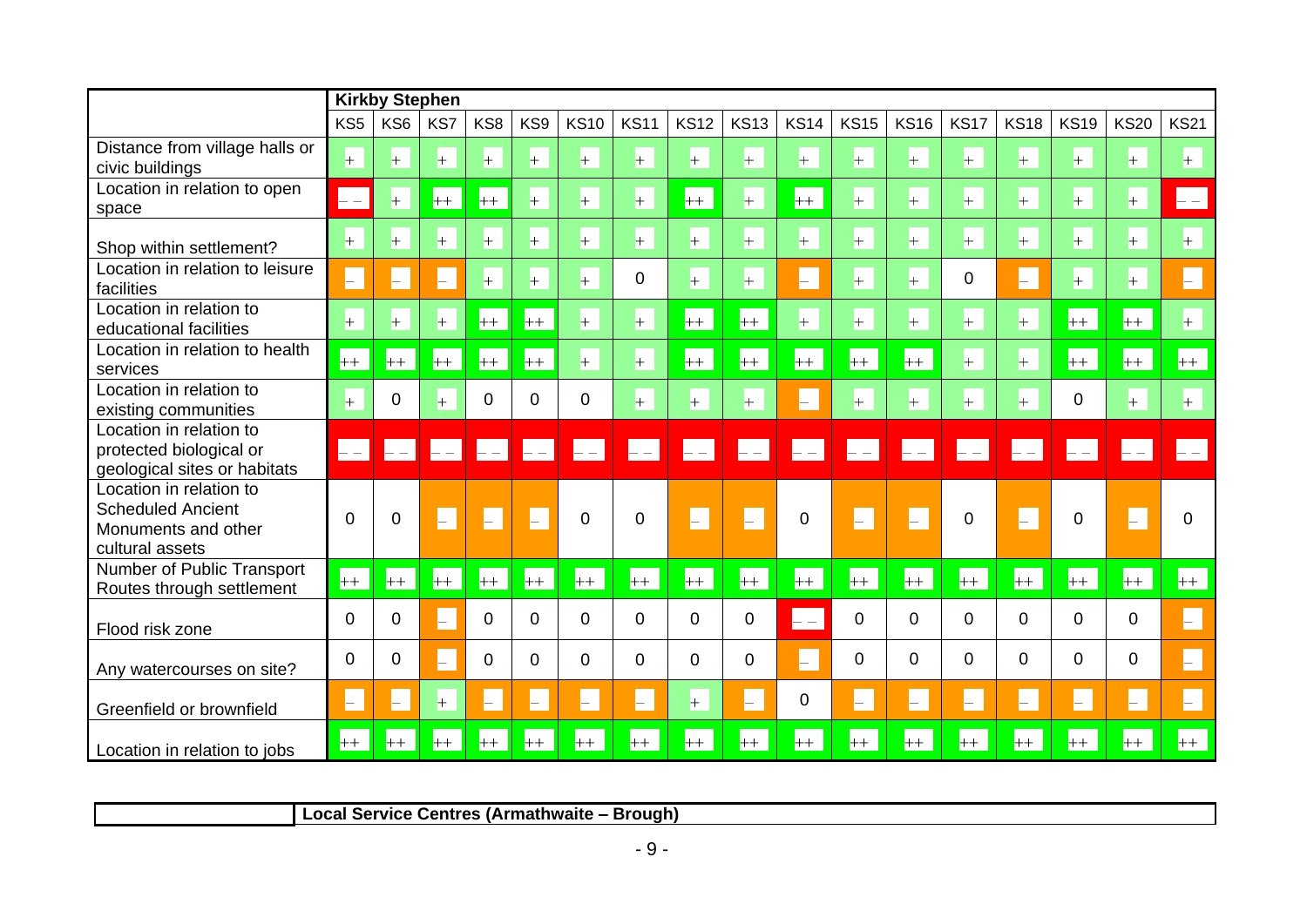|                                                                                               | LAR <sub>2</sub>    | LAR3           | LAR4               | LBO <sub>2</sub>   | LBO <sub>3</sub> | LBO <sub>4</sub> | LBO <sub>5</sub>   | LBO <sub>6</sub>   | LBO7               | LBO <sub>8</sub>   | LBO <sub>9</sub>         | <b>LBO10</b>       | <b>LBO11</b>       | LBR3           | LBR4           |
|-----------------------------------------------------------------------------------------------|---------------------|----------------|--------------------|--------------------|------------------|------------------|--------------------|--------------------|--------------------|--------------------|--------------------------|--------------------|--------------------|----------------|----------------|
| Distance from village<br>halls or civic buildings                                             | $+$                 | $+$            | $+$                | $+$                | $+$              | $+$              | $\left  + \right $ | $\left  + \right $ | $+$                | $+$                | $+$                      | $\left  + \right $ | $+$                | $+$            | $+$            |
| Location in relation to<br>open space                                                         | $\left  + \right $  | 0              | $+$                | $\overline{0}$     | $+$              | $+$              | $+$                | $\pm$              | $+$                | $\pm$              | $\mathbf 0$              | 0                  | $\mathbf 0$        | $+$            | $+$            |
| Shop within settlement?                                                                       | $+$                 | $+$            | $+$                | $+$                | $+$              | $+$              | $\left  + \right $ | $\left  + \right $ | $\left  + \right $ | $\left  + \right $ | $+$                      | $+$                | $+$                | $+$            | $+$            |
| Location in relation to<br>leisure facilities                                                 | $\mathbf 0$         | L.             | H.                 | $+$                | $+$              | $+$              | $+$                | $+$                | $+$                | $+$                | $+$                      | $+$                | $+$                | H.             | H.             |
| Location in relation to<br>educational facilities                                             | $+$                 | $+$            | $+$                | $+$                | $+$              | $+$              | $\left  + \right $ | $\left  + \right $ | $+$                | $+$                | $+$                      | $+$                | $+$                | $+$            | $+$            |
| Location in relation to<br>health services                                                    | $\left  -- \right $ | $\vdash$ $-$   | $\vdash$ $-$       | F                  | H.               | $\Box$           | F                  | F                  | F                  | F                  | F                        | $\vdash$           | $\left  - \right $ | $+$            | $+$            |
| Location in relation to<br>existing communities                                               | $+$                 | $\overline{0}$ | $\overline{0}$     | $\overline{0}$     | $+$              | $+$              | $+$                | $+$                | $+$                | $+$                | $+$                      | $+$                | $+$                | $\overline{0}$ | $+$            |
| Location in relation to<br>protected biological or<br>geological sites or<br>habitats         | $- -$               | H.             | $ -$               | $\vdash$           | H                | H.               | H.                 | H                  | H                  | H                  | $\vdash$                 | H                  | H                  | $\mathbf 0$    | -              |
| Location in relation to<br><b>Scheduled Ancient</b><br>Monuments and other<br>cultural assets | $\Box$              | $\vdash$       | $\vdash$           | 0                  | $\Omega$         | $\Omega$         | 0                  | H.                 | $\Omega$           | $\Omega$           | $\Omega$                 | $\overline{0}$     | $\mathbf 0$        | $\mathbf{0}$   | $\Omega$       |
| Number of Public<br><b>Transport Routes</b><br>through settlement                             | $+$                 | $+$            | $+$                | $\overline{0}$     | $\Omega$         | 0                | 0                  | $\overline{0}$     | $\mathbf 0$        | $\overline{0}$     | $\overline{0}$           | $\mathbf 0$        | $\overline{0}$     | $+$            | $+$            |
| Flood risk zone                                                                               | $\mathbf{L}$        | 0              | $\vdash$           | $\Omega$           | 0                | $\overline{0}$   | 0                  | $\Omega$           | $\Omega$           | $\Omega$           | $\mathbf 0$              | $\mathbf 0$        | $\overline{0}$     | $\Omega$       | $\Omega$       |
| Any watercourses on<br>site?                                                                  | 0                   | $\overline{0}$ | 0                  | 0                  | 0                | $\overline{0}$   | 0                  | $\overline{0}$     | $\Omega$           | $\overline{0}$     | $\mathbf 0$              | $\mathbf 0$        | $\mathbf 0$        | $\overline{0}$ | $\overline{0}$ |
| Greenfield or brownfield                                                                      | $+$                 | H.             | $\left  - \right $ | $\left  - \right $ | $\vdash$         | H.               | H.                 | 0                  | $+$                | H                  | $\tilde{?}$              | $\vdash$           | $+$                | $\vdash$       | $\mathbf 0$    |
| Location in relation to<br>jobs                                                               | $+$                 | $+$            | $+$                |                    |                  | H                | H                  | $\vdash$           | $\vdash$           | $\vdash$           | $\overline{\phantom{0}}$ | $\vdash$           | $\vdash$           | $++$           | $++$           |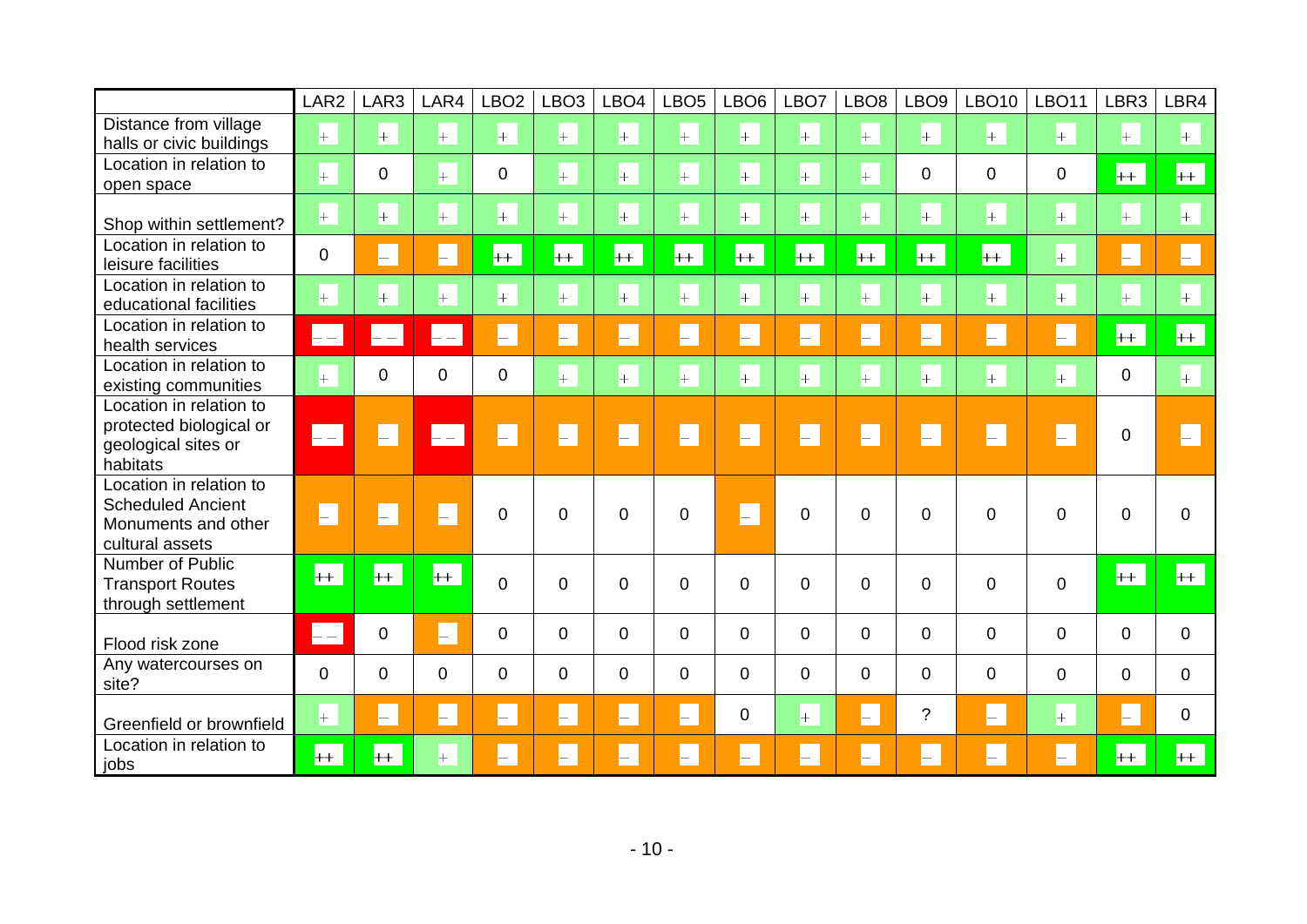|                                                                                               | <b>Local Service Centres (Long Marton - Nenthead)</b> |                    |                    |                            |                            |                                                    |                      |                   |                  |                |                    |                      |          |                                               |                             |
|-----------------------------------------------------------------------------------------------|-------------------------------------------------------|--------------------|--------------------|----------------------------|----------------------------|----------------------------------------------------|----------------------|-------------------|------------------|----------------|--------------------|----------------------|----------|-----------------------------------------------|-----------------------------|
|                                                                                               |                                                       |                    |                    |                            |                            | <b>Local Service Centres (Brough - Langwathby)</b> |                      |                   |                  |                |                    |                      |          |                                               |                             |
|                                                                                               | LBR <sub>5</sub>                                      | LBR <sub>6</sub>   | LCF1               | LGA1                       | LHH1                       | LKO <sub>1</sub>                                   | LKT4                 | LKT <sub>5</sub>  | LKT <sub>6</sub> | LKT7           | LKT8               | LLG <sub>3</sub>     | LLG4     | LLG5                                          | LLG6                        |
| Distance from village halls or<br>civic buildings                                             | $+$                                                   | $+$                | $+$                | $+$                        | $\vdash$                   | $+$                                                | $+$                  | $+$               | $+$              | $+$            | $+$                | $+$                  | $+$      | $+$                                           | $+$                         |
| Location in relation to open<br>space                                                         | $++$                                                  | $+$                | $+$                | $+$                        | $+$                        | $+$                                                | $\Omega$             | $\mathbf 0$       | $+$              | $+$            | $+$                | $+$                  | $+$      | $+$                                           | $+$                         |
| Shop within settlement?                                                                       | $+$                                                   | $+$                | $\vdash$           | $\vdash$                   | F                          | $+$                                                | $+$                  | $+$               | $+$              | $+$            | $\left  + \right $ | $+$                  | $+$      | $+$                                           | $+$                         |
| Location in relation to leisure<br>facilities                                                 | H                                                     | H                  | $+$                | $+$                        | F                          | $+$                                                | $+$                  | $+$               | $+$              | $+$            | $+$                | $+$                  | $+$      | $+$                                           | $+$                         |
| Location in relation to<br>educational facilities                                             | $+$                                                   | $\left  + \right $ | $+$                | $+$                        | $+$                        | 0                                                  | $+$                  | $+$               | $+$              | $+$            | $\left  + \right $ | $+$                  | $+$      | $+$                                           | $+$                         |
| Location in relation to health<br>services                                                    | $+$                                                   | $+$                | 0                  | $\left\vert --\right\vert$ | $\left\vert --\right\vert$ | $+$                                                | $\mathbf 0$          | $\mathbf 0$       | $\overline{0}$   | 0              | 0                  | $\left  - - \right $ | $- -$    | $\mathord{\hspace{1pt}\text{--}\hspace{1pt}}$ | $-$                         |
| Location in relation to existing<br>communities                                               | $\mathbf 0$                                           | $+$                | $+$                | $+$                        | 0                          | 0                                                  | $\mathbf 0$          | $\mathbf 0$       | $+$              | $+$            | 0                  | 0                    | 0        | $+$                                           | $\mathbf 0$                 |
| Location in relation to<br>protected biological or<br>geological sites or habitats            | $\mathbf 0$                                           | H                  | $\left  - \right $ | 0                          | 0                          | F                                                  | $\vdash$             | $\vdash$ $\vdash$ | L.               | H.             | H.                 | $\vdash$             | $\vdash$ | $\vdash$                                      | $\mathsf{L}$ – $\mathsf{l}$ |
| Location in relation to<br><b>Scheduled Ancient</b><br>Monuments and other cultural<br>assets | $\vdash$                                              | $\mathbf 0$        | 0                  | $\vert - \vert$            | 0                          | $\left  -\right $                                  | $\left  - - \right $ | $\mathbf{L}$      | H.               | H.             | H.                 | L.                   | $\vdash$ | $\vdash$                                      | $\overline{0}$              |
| Number of Public Transport<br>Routes through settlement                                       | $++$                                                  | $+$                | $+$                | 0                          | $+$                        | 0                                                  | $\left  + \right $   | $+$               | $+$              | $+$            | $+$                | $++$                 | $+$      | $++$                                          | $+$                         |
| Flood risk zone                                                                               | $\mathbf 0$                                           | $\mathbf 0$        | 0                  | 0                          | 0                          | 0                                                  | $\Omega$             | $\mathbf 0$       | $\overline{0}$   | $\overline{0}$ | 0                  | $\overline{0}$       | 0        | $\overline{0}$                                | $\mathbf{0}$                |
| Any watercourses on site?                                                                     | $\mathbf 0$                                           | $\overline{0}$     | 0                  | 0                          | 0                          | 0                                                  | $\overline{0}$       | $\vdash$          | $\overline{0}$   | 0              | 0                  | 0                    | 0        | $\Omega$                                      | $\mathbf{0}$                |
| Greenfield or brownfield                                                                      | $\vdash$                                              | $+$                | $+$                | 0                          | $\vdash$                   | 0                                                  | ⊢.                   | $\mathbf 0$       | $+$              | $+$            | H                  | $\vdash$             | ⊢        | $\overline{0}$                                | $\vdash$                    |
| Location in relation to jobs                                                                  | $++$                                                  | $++$               | $+$                | $+$                        | $++$                       | $++$                                               | $+$                  | $+$               | $+$              | $+$            | $+$                | $++$                 | $+$      | $++$                                          | $+$                         |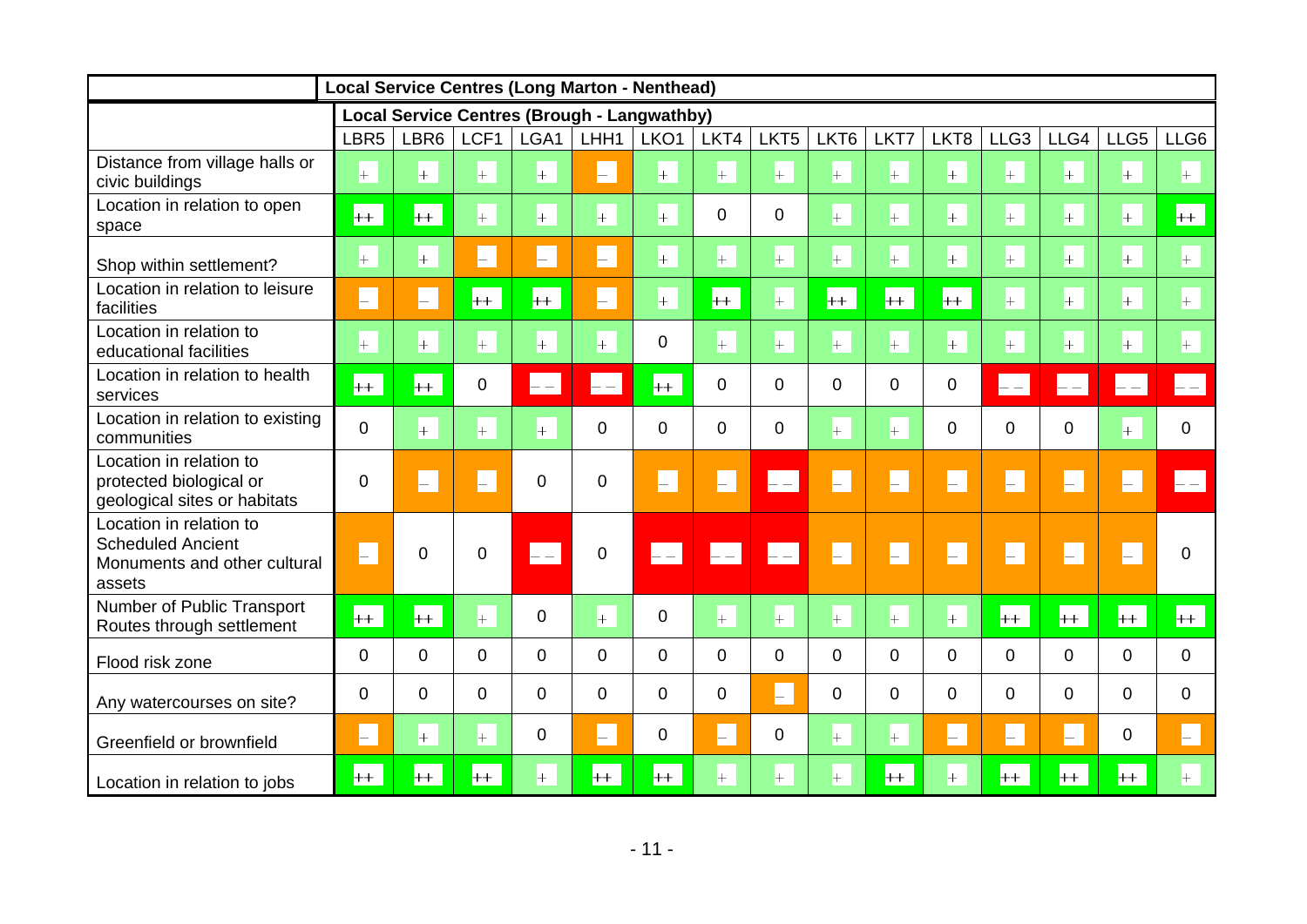|                                                                                               |          |                          | <b>Local Service Centres (Nenthead - Stainton)</b> |                    |                    |                |             |                    |                      |                      |                |               |                |                |                |
|-----------------------------------------------------------------------------------------------|----------|--------------------------|----------------------------------------------------|--------------------|--------------------|----------------|-------------|--------------------|----------------------|----------------------|----------------|---------------|----------------|----------------|----------------|
|                                                                                               | LLIVI I  |                          | LLIVIZ   LLIVIJ   LLIVI <del>4</del>               |                    |                    | LLZJ LLZU      | 7557        | ℡                  | ⊏⊏∠੦                 | ᄄᅎ                   | ᄄᄼ             | ᄄᄯ            | பய⊖ச           | ᠊ᡄᠬᡡᠣ          | ਸ਼ਾਸ           |
| Distance from village halls<br>or civic buildings                                             | $+$      | $+$                      | $+$                                                | $\left  + \right $ | $+$                | $+$            | $+$         | $+$                | $+$                  | $+$                  | $+$            | $+$           | $+$            | $+$            | $+$            |
| Location in relation to open<br>space                                                         | $+$      | $+$                      | $+$                                                | $+$                | $+$                | $+$            | $+$         | $+$                | $+$                  | $+$                  | $+$            | $\mathbf{--}$ | $+$            | $+$            | $+$            |
| Shop within settlement?                                                                       | $\vdash$ | $\vdash$                 | H.                                                 | H.                 | $\left  + \right $ | $+$            | $+$         | $+$                | $+$                  | $+$                  | $+$            | $+$           | H.             | $\vdash$       | $+$            |
| Location in relation to<br>leisure facilities                                                 | $+$      | $+$                      | $+$                                                | $+$                | $\overline{0}$     | $+$            | $\mathbf 0$ | $+$                | $\overline{0}$       | $\overline{0}$       | $\overline{0}$ | $+$           | $+$            | $+$            | $+$            |
| Location in relation to<br>educational facilities                                             | $+$      | $+$                      | $+$                                                | $+$                | $\Omega$           | $+$            | $+$         | $\left  + \right $ | $+$                  | $+$                  | $+$            | $+$           | $+$            | $+$            | $+$            |
| Location in relation to<br>health services                                                    | $\vdash$ | $\vdash$                 | $\vdash$                                           | $\vdash$           | $\mathbf 0$        | $\pmb{0}$      | $+$         | $+$                | $+$                  | $+$                  | $+$            | $+$           | H.             | H.             | $+$            |
| Location in relation to<br>existing communities                                               | 0        | $+$                      | 0                                                  | $\mathbf{0}$       | $\overline{0}$     | $\mathbf 0$    | 0           | $+$                | $+$                  | $+$                  | $\mathbf 0$    | H             | 0              | $\overline{0}$ | $+$            |
| Location in relation to<br>protected biological or<br>geological sites or habitats            | $\vdash$ | $\overline{\phantom{a}}$ | $=$ $-$                                            | -                  | $\mathbf 0$        | H              | H.          | $\vdash$           | $\left  - - \right $ | $\left  - - \right $ | $\mathsf{L}$   | H.            | $\mathbf 0$    | $\overline{0}$ |                |
| Location in relation to<br><b>Scheduled Ancient</b><br>Monuments and other<br>cultural assets | H        | 0                        | 0                                                  | $\Omega$           | 0                  | $\overline{0}$ | H.          | $\mathbf 0$        | $\left  - - \right $ | $\vdash$             | $\overline{0}$ | $\vdash$      | $\overline{0}$ | $\overline{0}$ | $\overline{0}$ |
| Number of Public Transport<br>Routes through settlement                                       | 0        | $\Omega$                 | $\overline{0}$                                     | 0                  | $++$               | $+$            | $++$        | $+$                | $+$                  | $+$                  | $+$            | $+$           | $\mathbf 0$    | $\mathbf 0$    | $+$            |
| Flood risk zone                                                                               | 0        | 0                        | 0                                                  | $\mathbf 0$        | $\overline{0}$     | $\mathbf 0$    | $\mathbf 0$ | $\mathbf 0$        | $\left  - - \right $ | $\mathbf 0$          | $\vdash$       | 0             | $\mathbf 0$    | $\mathbf 0$    | $\overline{0}$ |
| Any watercourses on site?                                                                     | 0        | 0                        | $\overline{0}$                                     | $\overline{0}$     | $\mathbf 0$        | H              | $\mathbf 0$ | $\mathbf 0$        | $\overline{0}$       | $\mathbf 0$          | $\vdash$       | 0             | $\mathbf 0$    | $\mathbf 0$    | 0              |
| Greenfield or brownfield                                                                      | $+$      | $+$                      | H.                                                 | H.                 | $\vdash$           | $\vdash$       | $\vdash$    | $+$                | $+$                  | $\vdash$             | $\vdash$       | $\vdash$      | $\mathbf 0$    | $\overline{0}$ | $+$            |
| Location in relation to jobs                                                                  | H.       | -                        | -                                                  | -                  | $+$                | $+$            | $+$         | $+$                | $+$                  | $++$                 | $+$            | $+$           | $- -$          |                | $+$            |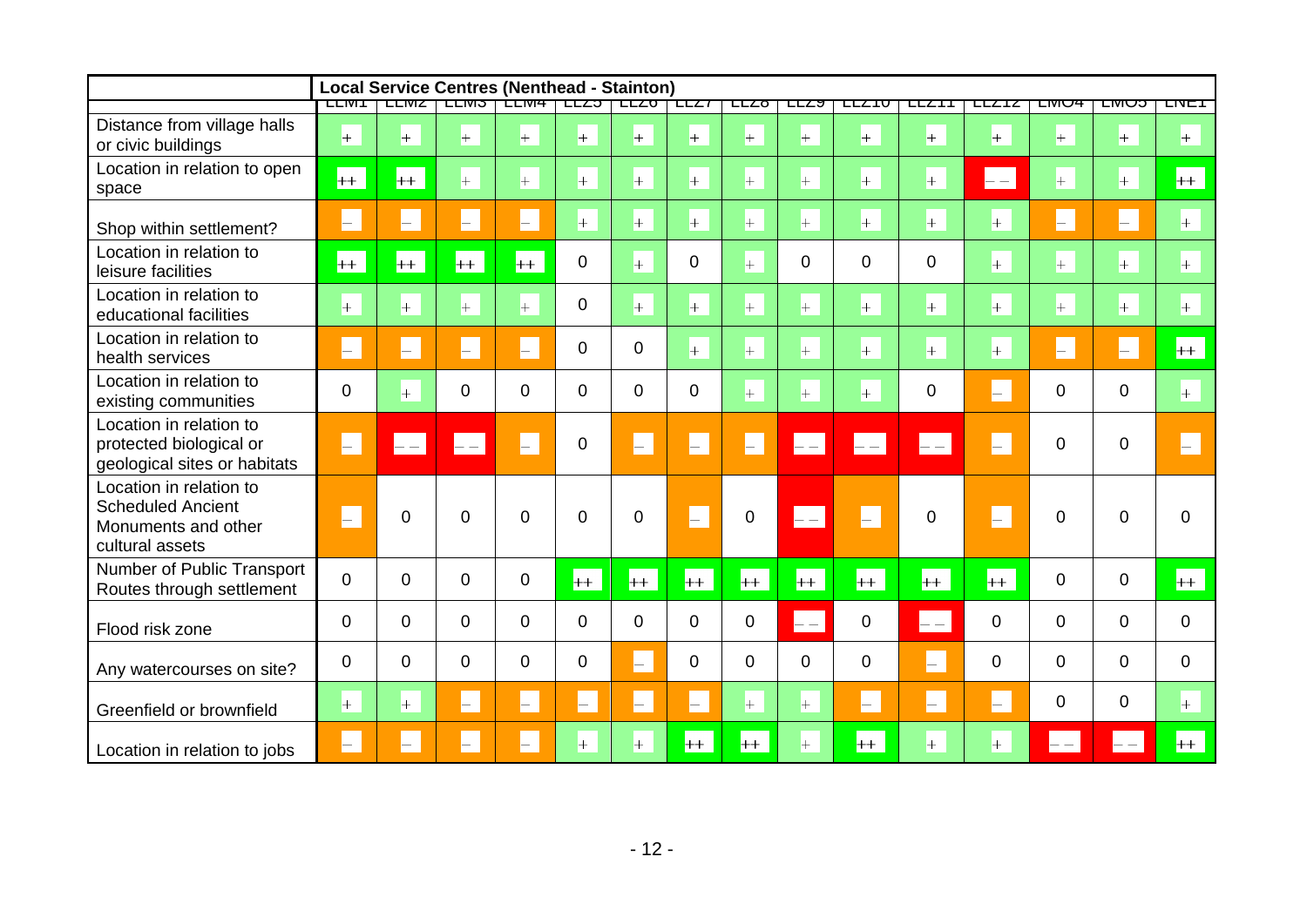|                                                                                               | LNE <sub>2</sub>                              | LOR <sub>1</sub> | LOR <sub>2</sub> | LOR3     | LSH <sub>2</sub>   | LSH <sub>3</sub> | LSH4            | LSH <sub>5</sub> | LSH <sub>6</sub> | LSH7                 | LSH <sub>8</sub>     | LSH9        | <b>LSH10</b>   | LST <sub>1</sub> | LST <sub>2</sub>   |
|-----------------------------------------------------------------------------------------------|-----------------------------------------------|------------------|------------------|----------|--------------------|------------------|-----------------|------------------|------------------|----------------------|----------------------|-------------|----------------|------------------|--------------------|
| Distance from village halls<br>or civic buildings                                             | $\left  + \right $                            | $+$              | $+$              | $+$      | $+$                | $+$              | $+$             | $+$              | $+$              | $+$                  | $\left  + \right $   | $+$         | $+$            | $+$              | $+$                |
| Location in relation to open<br>space                                                         | $++$                                          | $+$              | $++$             | $+$      | $+$                | $+$              | $+$             | $+$              | $+$              | $+$                  | $+$                  | $+$         | $+$            | $++$             | $\left  + \right $ |
| Shop within settlement?                                                                       | $+$                                           | $+$              | $+$              | $+$      | $+$                | $+$              | $+$             | $+$              | $+$              | $+$                  | $\left  + \right $   | $+$         | $+$            | $+$              | $+$                |
| Location in relation to<br>leisure facilities                                                 | $+$                                           | $+$              | $+$              | $+$      | $+$                | $\vdash$         | $+$             | $+$              | $\vdash$         | $\vdash$             | $\vdash$             | $\vdash$    | $+$            | $+$              | $+$                |
| Location in relation to<br>educational facilities                                             | $+$                                           | $+$              | $+$              | $+$      | $+$                | $+$              | $+$             | $+$              | $+$              | $+$                  | $\mathbf 0$          | $+$         | $+$            | $+$              | $+$                |
| Location in relation to<br>health services                                                    | $+$                                           | $+$              | $+$              | $+$      | $+$                | $+$              | $+$             | $+$              | $+$              | $+$                  | $+$                  | $+$         | $+$            | $\vdash$         | H.                 |
| Location in relation to<br>existing communities                                               | $+$                                           | $+$              | $+$              | $\pm$    | $+$                | $+$              | 0               | $+$              | $+$              | $\mathbf 0$          | $\Omega$             | 0           | $+$            | $\mathbf 0$      | $+$                |
| Location in relation to<br>protected biological or<br>geological sites or habitats            | $\vdash$                                      | $\overline{0}$   | $\overline{0}$   | 0        | $- -$              | $- -$            | $\overline{ -}$ | $- -$            | $- -$            | $\left  - - \right $ | $\left  - - \right $ | $- -$       |                |                  | $\overline{0}$     |
| Location in relation to<br><b>Scheduled Ancient</b><br>Monuments and other<br>cultural assets | $\overline{0}$                                | $\vdash$         | $\vdash$         | H.       | $\vdash$           | H                | $\overline{0}$  | H                | H                | H.                   | H                    | H           | $\Omega$       | $\Omega$         | $\mathbf{0}$       |
| Number of Public<br><b>Transport Routes through</b><br>settlement                             | $++$                                          | $+$              | $+$              | $+$      | $\left  + \right $ | $+$              | $+$             | $+$              | $+$              | $+$                  | $+$                  | $+$         | $+$            | $++$             | $+$                |
| Flood risk zone                                                                               | $\mathord{\hspace{1pt}\text{--}\hspace{1pt}}$ | H                | $\Omega$         | $\Omega$ | $\Omega$           | $\Omega$         | $\Omega$        | $\Omega$         | $\Omega$         | $\mathbf 0$          | $\Omega$             | $\mathbf 0$ | $\Omega$       | $\Omega$         | $\Omega$           |
| Any watercourses on site?                                                                     | $\vdash$                                      | $\vdash$         | $\overline{0}$   | 0        | 0                  | $\overline{0}$   | $\overline{0}$  | $\overline{0}$   | 0                | $\mathbf 0$          | $\vdash$             | $\mathbf 0$ | $\overline{0}$ | $\Omega$         | $\overline{0}$     |
| Greenfield or brownfield                                                                      | $\left  + \right $                            | $+$              | $\vdash$         | $\vdash$ | $\left  + \right $ | $+$              | $\vdash$        | $\Omega$         | H                | $\vdash$             | $\vdash$             | H.          | $+$            | $\mathbf 0$      | $+$                |
| Location in relation to jobs                                                                  | $++$                                          | $\Omega$         | $\Omega$         | $\Omega$ | $- -$              |                  |                 |                  |                  |                      |                      |             |                | $+$              | $+$                |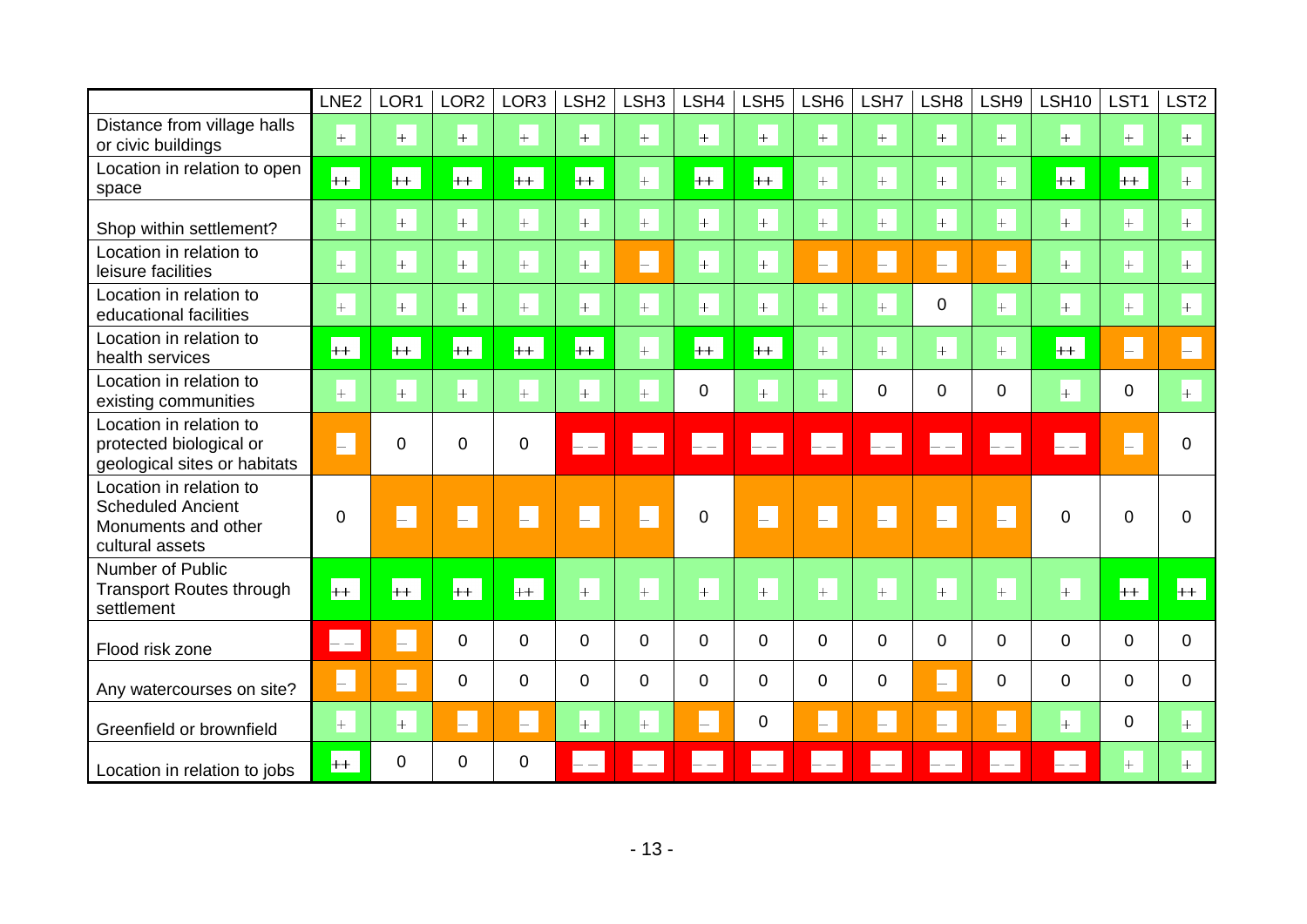|                                                                                               |                    |             |                                      |          | <b>Local Service Centres (Stainton - Warcop)</b> |                    |                                                   |                          |                          |                          |                    |          |                    |                |                    |
|-----------------------------------------------------------------------------------------------|--------------------|-------------|--------------------------------------|----------|--------------------------------------------------|--------------------|---------------------------------------------------|--------------------------|--------------------------|--------------------------|--------------------|----------|--------------------|----------------|--------------------|
|                                                                                               | LST <sub>3</sub>   | LST4        | LST <sub>5</sub>                     | LST6     | LST7                                             | LTE7               | LTS <sub>2</sub>                                  | LTS <sub>3</sub>         | LTS4                     | LTS5                     | LWA2               | LWA3     | LWA4               | LWA5           | LWA6               |
| Distance from village halls<br>or civic buildings                                             | $\left  + \right $ | $+$         | $+$                                  | $+$      | $\left  + \right $                               | $\left  + \right $ | $+$                                               | $+$                      | $\left  + \right $       | $\left  + \right $       | $\left  + \right $ | $+$      | $+$                | $+$            | $\left  + \right $ |
| Location in relation to open<br>space                                                         | $+$                | $+$         | $++$                                 | $+$      | $+$                                              | $+$                | $\left  + \right $                                | $+$                      | $+$                      | $\left  + \right $       | $+$                | $+$      | $+$                | $+$            | $+$                |
| Shop within settlement?                                                                       | $\left  + \right $ | $+$         | $+$                                  | $+$      | $+$                                              | $\left  + \right $ | H                                                 | $\vdash$                 | ⊢.                       | H.                       | $\left  + \right $ | $+$      | $+$                | $+$            | $\left  + \right $ |
| Location in relation to leisure<br>facilities                                                 | $+$                | $+$         | $+$                                  | $+$      | $+$                                              | $+$                | $\mathbf 0$                                       | 0                        | 0                        | $\overline{0}$           | $\overline{0}$     | $+$      | $+$                | $+$            | $+$                |
| Location in relation to<br>educational facilities                                             | $+$                | $+$         | $+$                                  | $+$      | $\left  + \right $                               | $+$                | $+$                                               | $+$                      | $+$                      | $\left  + \right $       | $\left  + \right $ | $+$      | $+$                | $+$            | $+$                |
| Location in relation to health<br>services                                                    | 0                  | $\mathbf 0$ | 0                                    | 0        | H                                                | $+$                | $+$                                               | $+$                      | $+$                      | $+$                      | H.                 | $\vdash$ | E.                 | H              | F                  |
| Location in relation to<br>existing communities                                               | 0                  | $+$         | 0                                    | $\Omega$ | $\Omega$                                         | $\overline{0}$     | $\mathbf 0$                                       | $+$                      | $\mathbf 0$              | $\overline{0}$           | H.                 | $+$      | 0                  | $+$            | $+$                |
| Location in relation to<br>protected biological or<br>geological sites or habitats            | 0                  | H.          | L.                                   | $\vdash$ | H                                                | $\overline{0}$     | H                                                 | $\overline{\phantom{0}}$ | $\vdash$                 | H.                       | H.                 | H.       | $\vdash$           | H              | $\vdash$           |
| Location in relation to<br><b>Scheduled Ancient</b><br>Monuments and other<br>cultural assets | H                  | H           | Ē                                    | H        | H                                                | F                  | $\overline{\phantom{a}}$ $\overline{\phantom{a}}$ | $\vert - \vert$          | $\left  - - \right $     | $\overline{\phantom{a}}$ | $\overline{0}$     | $\vdash$ | 0                  | $\overline{0}$ |                    |
| Number of Public Transport<br>Routes through settlement                                       | $+$                | $+$         | $+$                                  | $+$      | $+$                                              | $+$                | $+$                                               | $+$                      | $+$                      | $+$                      | $+$                | $+$      | $+$                | $++$           | $+$                |
| Flood risk zone                                                                               | 0                  | $\mathbf 0$ | 0                                    | 0        | $\mathbf 0$                                      | $\mathbf 0$        | $\mathbf 0$                                       | 0                        | $\mathbf 0$              | 0                        | $\vdash$           | 0        | 0                  | $\mathbf 0$    | 0                  |
| Any watercourses on site?                                                                     | 0                  | H.          | E.                                   | 0        | $\mathbf 0$                                      | L.                 | $\mathbf 0$                                       | 0                        | 0                        | $\overline{0}$           | H.                 | 0        | 0                  | $\mathbf 0$    | $\overline{0}$     |
| Greenfield or brownfield                                                                      | $\vdash$           | H           | $\left  \rule{0.2cm}{0.4cm} \right $ | $\vdash$ | $\vdash$                                         | $\overline{?}$     | $\vdash$                                          | $+$                      | H.                       | $\vdash$                 | H.                 | 0        | $\left  - \right $ | $+$            | $\vdash$           |
| Location in relation to jobs                                                                  | $+$                | $^{+}$      | $^{+}$                               | $+$      | $+$                                              | $++$               | $\vdash$                                          | $\overline{\phantom{0}}$ | $\overline{\phantom{0}}$ | $\vdash$                 | $+$                | $+$      | $+$                | $+$            | $+$                |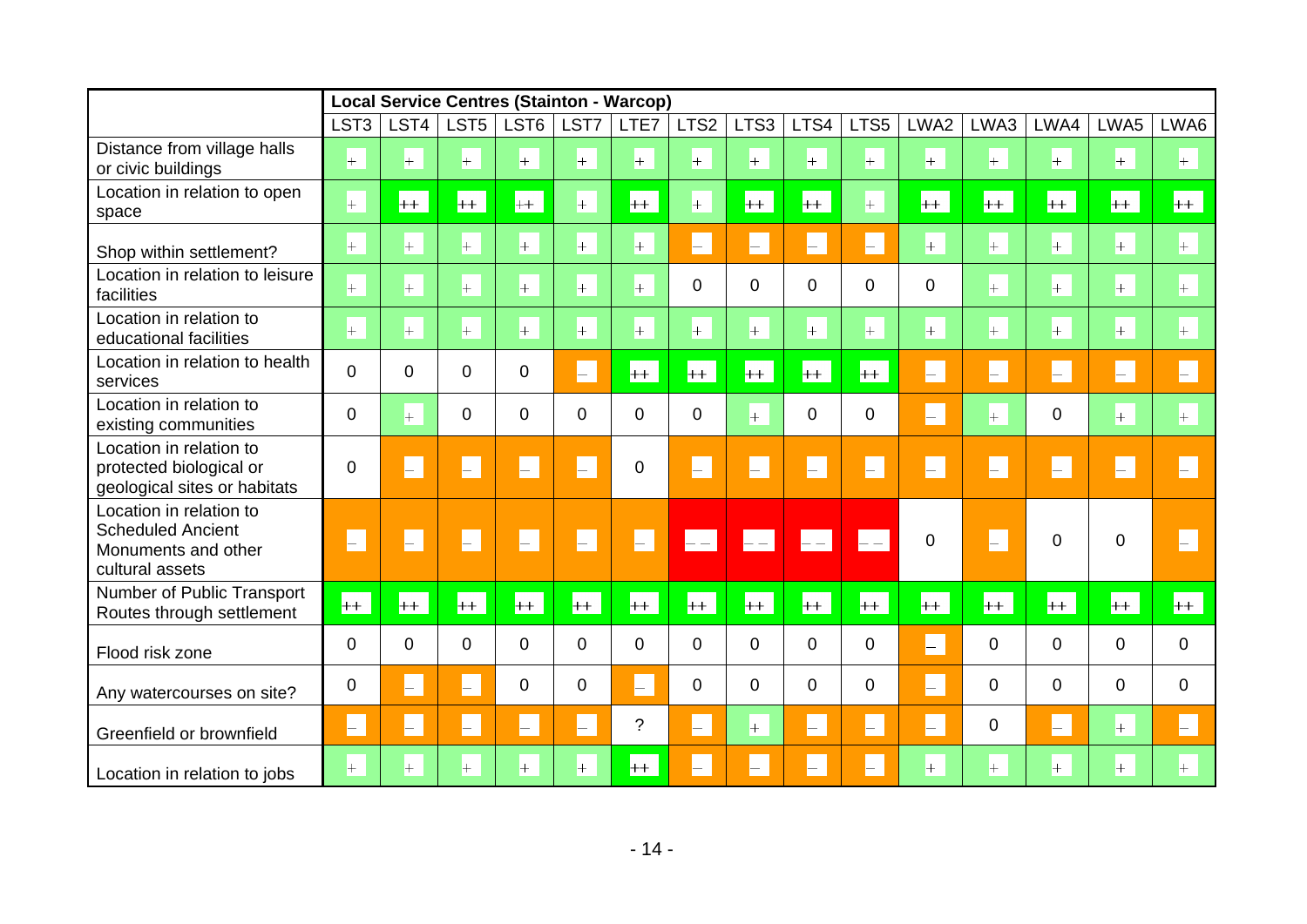|                                                                                               | <b>Local Service</b><br>Centres $(W - Y)$ |             |                | Other Villages (Blencarn - Culgaith) |                  |                    |                    |                  |                    |                    |                    |                    |                    |                  |                    |  |  |
|-----------------------------------------------------------------------------------------------|-------------------------------------------|-------------|----------------|--------------------------------------|------------------|--------------------|--------------------|------------------|--------------------|--------------------|--------------------|--------------------|--------------------|------------------|--------------------|--|--|
|                                                                                               | LWA7                                      | LWA8        | LYA1           | LBC1                                 | LBC <sub>2</sub> | LBC <sub>3</sub>   | LBK1               | LBK <sub>2</sub> | LBS1               | LCB1               | LCB <sub>2</sub>   | LCU1               | LCU <sub>2</sub>   | LCU <sub>3</sub> | LCU4               |  |  |
| Distance from village halls<br>or civic buildings                                             | $+$                                       | $+$         | H              | $+$                                  | $+$              | $\left  + \right $ | $\vdash$           | $\vdash$         | $\left  + \right $ | $\left  + \right $ | $\left  + \right $ | $\left  + \right $ | $\left  + \right $ | $+$              | $\left  + \right $ |  |  |
| Location in relation to open<br>space                                                         | $+$                                       | $+$         | $+$            | $+$                                  | $+$              | $+$                | $+$                | $+$              | $+$                | $\overline{0}$     | 0                  | $+$                | $+$                | $+$              | $\left  + \right $ |  |  |
| Shop within settlement?                                                                       | $+$                                       | $+$         | $\vdash$       | $\vdash$                             | $\vdash$         | H.                 | $\left  - \right $ | $\vdash$         | $\vdash$           | $\vdash$           | $\vdash$           | $+$                | $+$                | $+$              | $+$                |  |  |
| Location in relation to<br>leisure facilities                                                 | $\overline{0}$                            | $\mathbf 0$ | $+$            | $\mathbf 0$                          | $\overline{0}$   | $\mathbf 0$        | $+$                | $+$              | H.                 | $\Omega$           | $\Omega$           | $\Omega$           | $\Omega$           | $\Omega$         | $\Omega$           |  |  |
| Location in relation to<br>educational facilities                                             | $+$                                       | $+$         | $+$            | H.                                   | $\vdash$         | H.                 | $\vdash$           | $\vdash$         | 0                  | $\vdash$           | $\vdash$           | $\left  + \right $ | $\mathbf 0$        | $+$              | $\Omega$           |  |  |
| Location in relation to<br>health services                                                    | H                                         | $\Omega$    | 0              | H.                                   | H                | H.                 | $\vdash$           | H.               | $\Omega$           | $\Omega$           | $\Omega$           | $\Omega$           | $\Omega$           | $\Omega$         | $\Omega$           |  |  |
| Location in relation to<br>existing communities                                               | H.                                        | H.          | 0              | $\mathbf 0$                          | $\Box$           | $\mathbf 0$        | $+$                | $\overline{0}$   | $\vdash$           | $+$                | $\left  + \right $ | $\left  + \right $ | $\vdash$           | $+$              | $\vdash$           |  |  |
| Location in relation to<br>protected biological or<br>geological sites or habitats            | H                                         | 0           | $\vdash$       | $\vdash$                             | H                | H.                 | 0                  | $\Omega$         |                    | H                  | H                  | H                  | H                  | H                |                    |  |  |
| Location in relation to<br><b>Scheduled Ancient</b><br>Monuments and other<br>cultural assets | H.                                        | $\Omega$    | $\overline{0}$ | $\Omega$                             | $\Omega$         | $\Omega$           |                    | $\Omega$         | $\Omega$           | $\Omega$           | $\Omega$           | H                  | H                  | $\Omega$         |                    |  |  |
| Number of Public Transport<br>Routes through settlement                                       | $+$                                       | $+$         | $+$            | $\mathbf 0$                          | $\overline{0}$   | $\mathbf 0$        | $\vdash$           | H.               | $+$                | $\overline{0}$     | $\overline{0}$     | $\mathbf 0$        | $\Omega$           | $\overline{0}$   | $\mathbf 0$        |  |  |
| Flood risk zone                                                                               | 0                                         | $\vdash$    | 0              | $\mathbf 0$                          | $\overline{0}$   | $\mathbf 0$        | 0                  | $\overline{0}$   | 0                  | $\mathbf 0$        | $\overline{0}$     | $\mathbf 0$        | $\mathbf 0$        | $\overline{0}$   | $\mathbf 0$        |  |  |
| Any watercourses on site?                                                                     | 0                                         | L.          | 0              | $\mathbf 0$                          | $\mathsf{L}$     | $\mathbf 0$        | 0                  | $\overline{0}$   | 0                  | $\overline{0}$     | $\overline{0}$     | $\overline{0}$     | $\overline{0}$     | $\overline{0}$   | $\vdash$           |  |  |
| Greenfield or brownfield                                                                      | $\vdash$                                  | $\vdash$    | $\vdash$       | $\vdash$                             | H.               | $\vdash$           | $+$                | $\vdash$         | H.                 | H.                 | $\vdash$           | $+$                | $\vdash$           | $+$              | $\Omega$           |  |  |
| Location in relation to jobs                                                                  | $+$                                       | $+$         | $+$            | $- -$                                |                  |                    |                    | -                | 0                  | $- -$              |                    |                    |                    |                  |                    |  |  |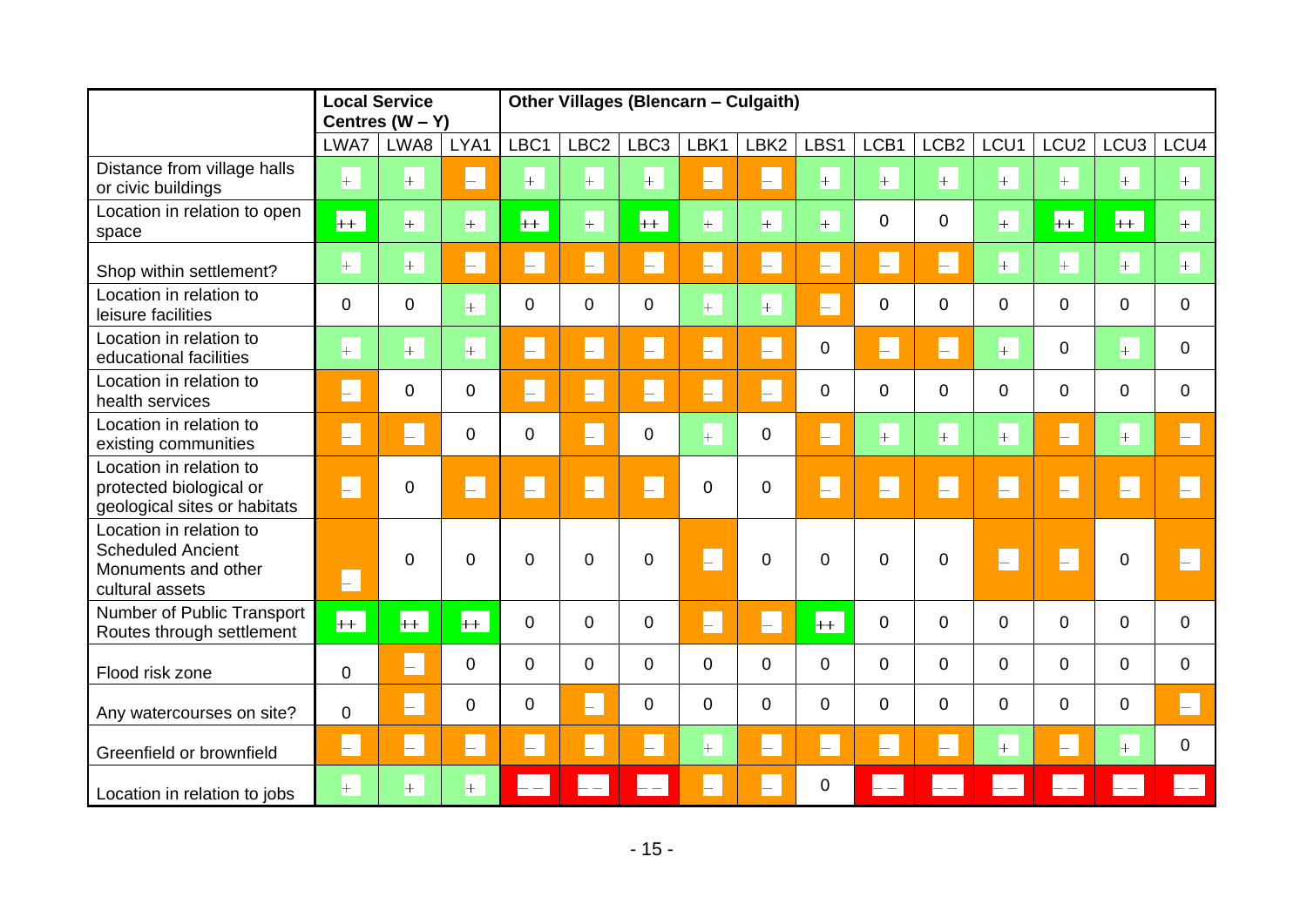|                                                                                            | Other Villages (Culgaith - King's Meaburn) |       |                          |                    |                      |                    |                  |                                                                                             |                    |                                      |                      |                      |                      |                 |
|--------------------------------------------------------------------------------------------|--------------------------------------------|-------|--------------------------|--------------------|----------------------|--------------------|------------------|---------------------------------------------------------------------------------------------|--------------------|--------------------------------------|----------------------|----------------------|----------------------|-----------------|
|                                                                                            | LCU <sub>5</sub>                           | LCU6  | LDL1                     | LDU1               | LEB1                 | LEB <sub>2</sub>   | LEB <sub>3</sub> | LFL1                                                                                        | LGSA1              | LGST1                                | LGST2                | LHS1                 | LHW1                 | LKM1            |
| Distance from village halls or<br>civic buildings                                          | $^{+}$                                     | $+$   | $\vdash$                 | $+$                | $\vdash$             | H.                 | $\vdash$         | $\vdash$                                                                                    | $+$                | $+$                                  | $+$                  | $+$                  | $\vdash$             | $+$             |
| Location in relation to open<br>space                                                      | $+$                                        | $+$   | $+$                      | $+$                | $\overline{0}$       | $\Omega$           | 0                | 0                                                                                           | $+$                | 0                                    | 0                    | $+$                  | $+$                  | $+$             |
| Shop within settlement?                                                                    | $+$                                        | $+$   | $\vdash$                 | H.                 | $\vdash$             | H                  | H                | H                                                                                           | $\vdash$           | $\vdash$                             | $\vdash$             | $\vdash$             | $\vdash$             | $\vdash$        |
| Location in relation to leisure<br>facilities                                              | 0                                          | 0     | $\vdash$                 | $+$                | $\left  + \right $   | $+$                | $+$              | $+$                                                                                         | $\left  + \right $ | $+$                                  | $+$                  | $\mathbf 0$          | $ -$                 | $+$             |
| Location in relation to<br>educational facilities                                          | $+$                                        | $+$   | $\vdash$                 | $\vdash$           | $+$                  | $\left  + \right $ | $+$              | $\mathord{\hspace{1pt}\text{--}\hspace{1pt}}$ $\mathord{\hspace{1pt}\text{--}\hspace{1pt}}$ | $\vdash$           | $\left  \rule{0.2cm}{0.4cm} \right $ | 0                    | 0                    | $\vdash$             | $\vdash$        |
| Location in relation to health<br>services                                                 | 0                                          | 0     | 0                        | $\vdash$           | $+$                  | $+$                | $+$              | $\mathbf{--}$                                                                               | $\vdash$           | $- -$                                | $\left  - - \right $ | $\left  - - \right $ | $\left  - - \right $ | $\vert - \vert$ |
| Location in relation to existing<br>communities                                            | 0                                          | $+$   | H.                       | $\vdash$           | $+$                  | $\Omega$           | $+$              | H                                                                                           | $\vdash$           | $+$                                  | $+$                  | 0                    | $\vdash$             | $+$             |
| Location in relation to protected<br>biological or geological sites or<br>habitats         | H.                                         | 0     | $\Omega$                 | H.                 | $\vdash$             | $\mathbf{L}$       | $\vdash$ $\lnot$ | 0                                                                                           | H.                 | $\vdash$                             | $\vdash$             | $\vdash$             | H.                   | $\vdash$        |
| Location in relation to<br><b>Scheduled Ancient Monuments</b><br>and other cultural assets | H.                                         | 0     | $\overline{\phantom{0}}$ | 0                  | $\left  - - \right $ | H.                 | H                | 0                                                                                           | H.                 | H.                                   | 0                    | $\mathbf 0$          | 0                    | $-1$            |
| Number of Public Transport<br>Routes through settlement                                    | 0                                          | 0     | $\vdash$                 | 0                  | $+$                  | $+$                | $+$              | $\vdash$                                                                                    | $\Omega$           | $\Omega$                             | $\overline{0}$       | $\mathbf 0$          | $+$                  | $\Omega$        |
| Flood risk zone                                                                            | 0                                          | 0     | $\Omega$                 | $\Omega$           | $\Omega$             | $\Omega$           | $\overline{0}$   | 0                                                                                           | $\mathbf 0$        | $\overline{0}$                       | $\overline{0}$       | $\mathbf 0$          | $\mathbf 0$          | $\overline{0}$  |
| Any watercourses on site?                                                                  | 0                                          | 0     | 0                        | $\Omega$           | $\Omega$             | 0                  | $\overline{0}$   | H                                                                                           | 0                  | 0                                    | $\overline{0}$       | $\mathbf 0$          | 0                    | $\mathbf 0$     |
| Greenfield or brownfield                                                                   | H.                                         | $+$   | 0                        | $\left  + \right $ | $ + $                | $\left  + \right $ | $\pmb{0}$        | H                                                                                           | $\vdash$           | $+$                                  | $\vdash$             | H                    | $\tilde{?}$          | $\vdash$        |
| Location in relation to jobs                                                               | $ - - $                                    | $- -$ | $\overline{\phantom{0}}$ | $- -$              | $+$                  | $+$                | $+$              | $++$                                                                                        | 0                  | $\vdash$                             | H.                   | 0                    | $ -$                 |                 |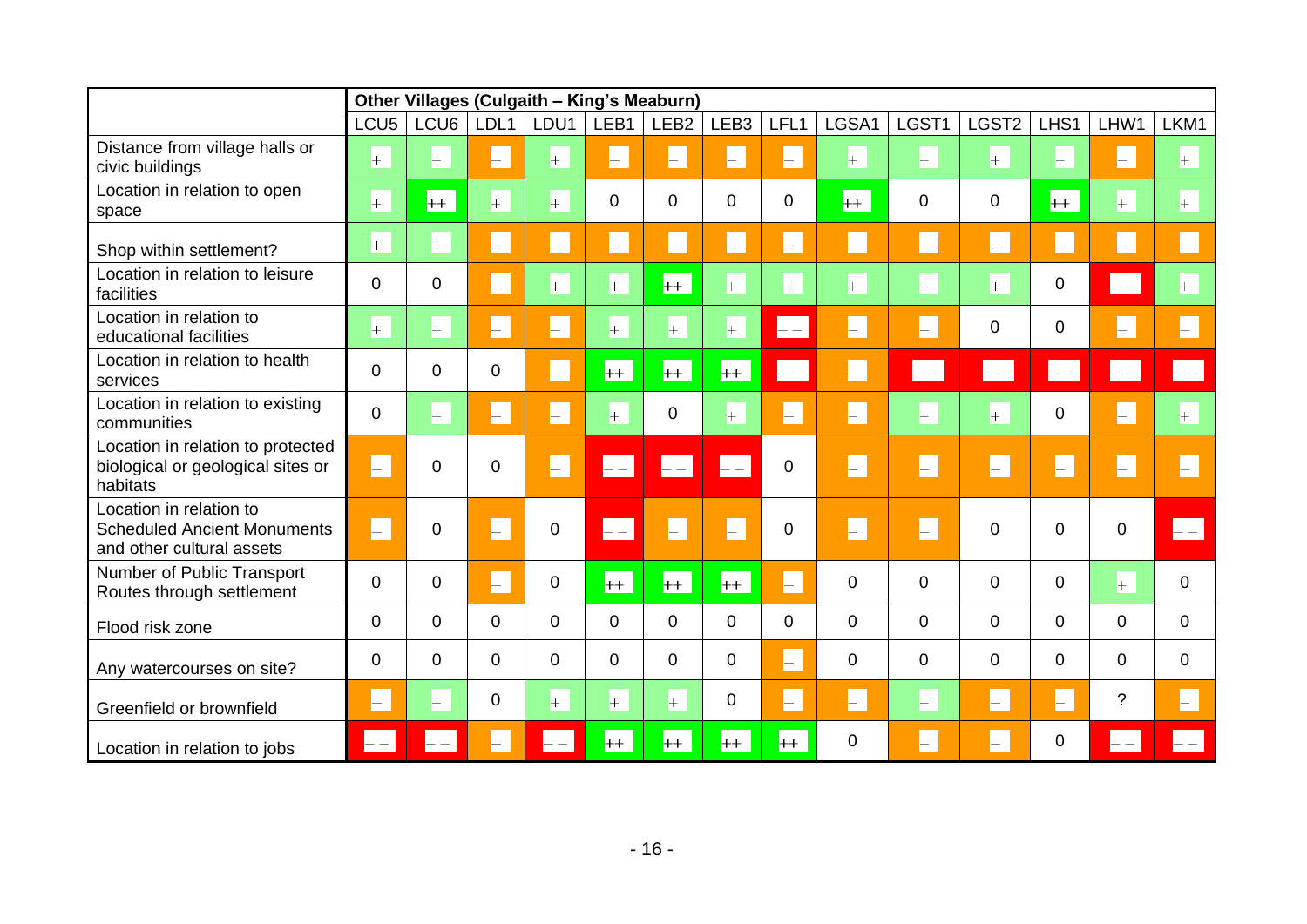|                                                                                               | Other Villages (King's Meaburn - Ousby) |                                      |                             |                      |                      |                    |                      |                |                      |                      |                             |                   |                   |                          |
|-----------------------------------------------------------------------------------------------|-----------------------------------------|--------------------------------------|-----------------------------|----------------------|----------------------|--------------------|----------------------|----------------|----------------------|----------------------|-----------------------------|-------------------|-------------------|--------------------------|
|                                                                                               | LKM <sub>2</sub>                        | LLB1                                 | LLSA1                       | LML1                 | LNA1                 | LNN1               | LNN <sub>2</sub>     | LNN3           | LNN4                 | LNN <sub>5</sub>     | LNNA1                       | LNNL1             | LNNL <sub>2</sub> | LOU1                     |
| Distance from village halls or<br>civic buildings                                             | $+$                                     | $\vdash$                             | $+$                         | $\vdash$             | $+$                  | $+$                | $+$                  | $+$            | $+$                  | $+$                  | $\vdash$                    | $+$               | $+$               | $+$                      |
| Location in relation to open<br>space                                                         | $\pm$                                   | $\mathbf 0$                          | $\pm$                       | $+$                  | $+$                  | $\mathbf 0$        | $\mathbf 0$          | $\mathbf 0$    | $\mathbf 0$          | $\mathbf 0$          | $+$                         | $+$               | $+$               | $+$                      |
| Shop within settlement?                                                                       | $\vdash$                                | H.                                   | $+$                         | H                    | $\vdash$             | $\vdash$           | $\vdash$             | $\vdash$       | $\vdash$             | H.                   | $\vdash$                    | $\vdash$          | H.                | F                        |
| Location in relation to leisure<br>facilities                                                 | $\pm$                                   | $\mathbf 0$                          | $+$                         | H                    | $\left  - - \right $ | $\left  + \right $ | $+$                  | $+$            | $+$                  | $\left  + \right $   | $\left\vert -\right\vert -$ | $\vdash$          | H.                | $\mathbf 0$              |
| Location in relation to<br>educational facilities                                             | $\vdash$                                | $\Box$                               | 0                           | F                    | $\mathbf 0$          | $\mathbf 0$        | F                    | $\mathbf 0$    | F                    | $\mathbf 0$          | $\left  - - \right $        | $\vdash$          | H.                | $\left  - - \right $     |
| Location in relation to health<br>services                                                    | $\left  - - \right $                    | $\left  - - \right $                 | $\left  - - \right $        | $\left  - - \right $ | $\mathbf 0$          | H.                 | $\left  - - \right $ | L.             | $\left  - - \right $ | $\left  - - \right $ | $\left  - - \right $        | $\left  -\right $ | $\vdash$          | $\left  -\right $        |
| Location in relation to existing<br>communities                                               | $+$                                     | $\vdash$                             | $\left( \mathbb{R} \right)$ | H                    | $\mathbf 0$          | $+$                | $+$                  | $+$            | $+$                  | $+$                  | $+$                         | $+$               | $+$               | $\left  + \right $       |
| Location in relation to<br>protected biological or<br>geological sites or habitats            | $\vdash$                                | $\mathbf 0$                          | $- -$                       | H                    | $\vdash$             | $\overline{0}$     | $\overline{0}$       | $\overline{0}$ | $\overline{0}$       | $\overline{0}$       | 0                           | $\overline{0}$    | $\overline{0}$    | $\Omega$                 |
| Location in relation to<br><b>Scheduled Ancient</b><br>Monuments and other cultural<br>assets | $\vert - \vert$                         | $\vdash$                             | $\vdash$                    | 0                    | $\overline{0}$       | $\overline{0}$     | $\overline{0}$       | $\overline{0}$ | $\overline{0}$       | H                    | $\Omega$                    | $\overline{0}$    | $\overline{0}$    | $\overline{\phantom{0}}$ |
| Number of Public Transport<br>Routes through settlement                                       | 0                                       | $\mathbf 0$                          | 0                           | H                    | $+$                  | $+$                | $+$                  | $+$            | $+$                  | $+$                  | $\mathbf 0$                 | $+$               | $+$               | $\Omega$                 |
| Flood risk zone                                                                               | 0                                       | $\mathbf 0$                          | $\mathbf 0$                 | 0                    | $\overline{0}$       | $\mathbf 0$        | $\mathbf 0$          | $\mathbf 0$    | $\mathbf 0$          | $\mathbf 0$          | $\overline{0}$              | 0                 | $\mathbf 0$       | $\mathbf 0$              |
| Any watercourses on site?                                                                     | 0                                       | $\mathbf 0$                          | 0                           | H.                   | $\mathbf 0$          | $\mathbf 0$        | $\mathbf 0$          | $\mathbf 0$    | $\vdash$             | $\mathbf 0$          | $\overline{0}$              | 0                 | 0                 | $\mathbf 0$              |
| Greenfield or brownfield                                                                      | $+$                                     | $\left  \rule{0.2cm}{0.4cm} \right $ | $+$                         | $\gamma$             | $\vdash$             | $+$                | $\mathbf 0$          | $\vdash$       | $\vdash$             | $\vdash$             | $+$                         | $+$               | H.                | $\vdash$                 |
| Location in relation to jobs                                                                  | $\mathrel{{-}}$                         |                                      | $\Omega$                    | $\mathrel{{-}}$      | $+$                  | $++$               | $++$                 | $++$           | $++$                 | $++$                 | $- -$                       | $- -$             | $-$               | $\Omega$                 |